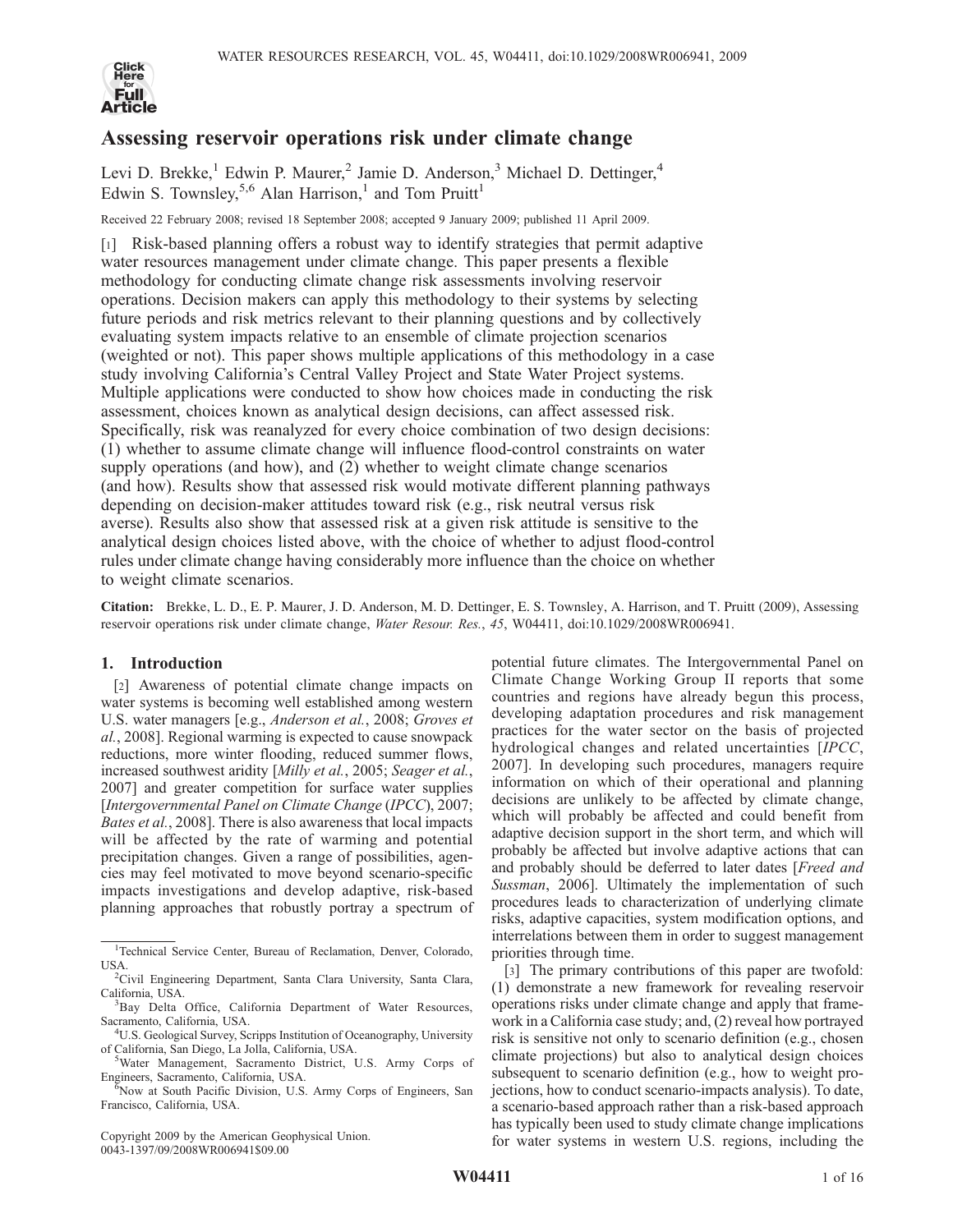

Figure 1. Map of study area. The map area is bounded by 32.2N to 42.2N and 124.9W to 112.8W.

Columbia-Snake River Basin [e.g., Hamlet and Lettenmaier, 1999; Payne et al., 2004], the Colorado River Basin [e.g., Nash and Gleick, 1991; Christensen and Lettenmaier, 2007], and the California Central Valley [e.g., Lettenmaier and Gan, 1990; Brekke et al., 2004; Anderson et al., 2008; Vicuna and Dracup, 2007, and references listed therein]. Scenariobased approaches have been beneficial because they have built awareness of potential impacts relative to plausible ''what-if'' scenarios (e.g., a climate projection reflecting choices of greenhouse gas emissions pathway and climate modeling approach). In a risk-based framework, a scenariobased approach is one of several embedded elements (section 2). The objective is to produce probabilistic impacts information on the basis of consideration of a scenario ensemble, analysis of scenario-specific impacts, and on estimates for relative scenario probabilities derived from a frequency-based perspective [Vick, 2002]. The benefit of risk-based planning is that the underlying risk assessment reveals impact magnitudes in a context that simultaneously addresses multiple decision-making attitudes toward risk. For example, median impacts might be more relevant to "risk-neutral" decision makers whereas more extreme and low-probability impacts might be more relevant to "riskaverse'' decision makers.

[4] The risk-based framework described in this paper provides a new context for climate change assessments. It is a flexible framework that advances methods for assessing scenario-impacts and/or characterizing uncertainties about projection scenarios or associated impacts. In fact, the development of this framework was influenced by recent efforts focused on characterizing water resources impacts uncertainty [Maurer and Duffy, 2005; Maurer, 2007; Christensen and Lettenmaier, 2007; Wilby and Harris, 2006]. These studies considered climate projection ensembles rather than a small set of scenarios in order to describe potential impacts

in a distributional context. The need to consider climate projection ensembles is evident for California, where there is greater agreement among temperature projections but little consensus among climate models on future precipitation projections [Dettinger, 2005; Cayan et al., 2008; Maurer, 2007]. While there are conceptual models of how northern midlatitude precipitation may respond to global warming [e.g., Seager et al., 2007], it remains unclear how precipitation may respond to global warming in regions such as northern California, which are located between broadening subtropical subsidence zones [Seager et al., 2007] and wetter northern midlatitude zones [IPCC, 2007]. Including an array of model projections of precipitation ensures adequate characterization of uncertainty, since most of the variability among models is due to differences in precipitation projections [Maurer and Duffy, 2005].

[5] In the efforts discussed above, climate projection ensemble members were treated as equally plausible. Other recent studies have questioned this assumption and offer methods to rationalize unequally weighted climate projections. Such methods typically involve characterizing climate projection distributions [Dettinger, 2005, 2006], which may be weighted on the basis of assessment of relative climate model skill [Tebaldi et al., 2005; Brekke et al., 2008]. Granted, when climate projection distributions are used to infer unequal scenario weights, or likelihoods, the resultant weights are only *relative* to one another and valid within the limitations of the climate projections evaluation. True estimates of scenario likelihood cannot be generated without characterizing all of the uncertainties associated with climate projection (e.g., those related to global economic and technology developments, resultant emissions pathways, biogeochemical responses, etc.). In this sense, the actual uncertainties of future climate may be greater than that represented by the collective of available climate projections because the latter only represents a limited range of potential climate forcings and responses [e.g., Stainforth et al., 2005]. Nevertheless, it is clear that research efforts will continue to advance our methods for assessing projection uncertainty, scenario likelihoods and scenario impacts; and, as those advancements come to fruition, a risk-based framework for climate change assessment (such as that proposed herein) offers a context where those advancements can be readily transitioned to adaptation decision support.

[6] The remainder of this paper is outlined to address the two objectives stated above: propose and demonstrate a risk assessment framework, and apply that framework multiple times to reveal sensitivity of portrayed risk to analytical design. Section 2 introduces the framework and its initial application for the case study demonstration. The demonstration focuses on operations risk for California's Central Valley Project (CVP) and State Water Project (SWP) systems (Figure 1). Section 3 then goes on to address the paper's second objective to demonstrate that analytical design decisions made in setting up the risk assessment can affect portrayed risk and possibly affect subsequent decision making. The four designs explored in this case study stem from two analytical design choices:

[7] 1. Whether to assume that contemporary flood control rules will persist under climate change, or that such rules will undergo modification as climate change affects runoff tendencies on storm to seasonal timescales.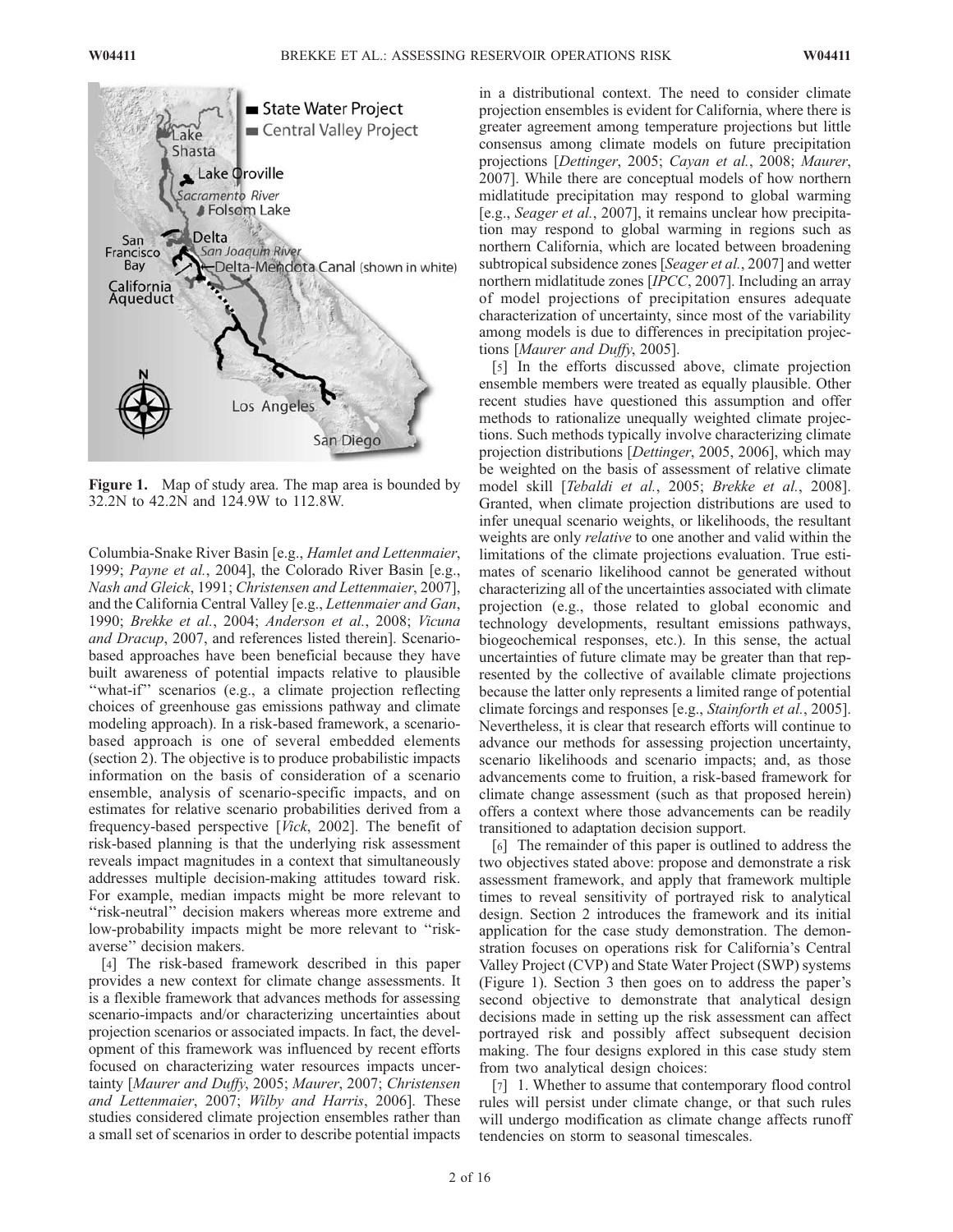

Figure 2. Outline of risk assessment framework (see section 2). Steps 1 – 4 are described in sections 2.1 – 2.4, respectively.

[8] 2. Whether various climate change scenarios should be assumed to have relative unequal likelihood on the basis of evaluation of contemporary climate projection information, or equal likelihood.

[9] These choices and the two defined options for each choice represent a very minor fraction of the analytical designs that might be considered in this analysis, which is discussed further in section 4.5. The purpose of the paper's second objective is not to comprehensively reveal risk sensitivity to the multitude of design possibilities. Instead, the purpose is to illustrate (1) how different designs influence risk portrayal and implicitly influence decision making at a given risk attitude, and (2) how design choices are relatively more or less influential on risk portrayal and thereby may warrant more or less research attention if the goal is to reduce uncertainty about portrayed risk.

## 2. Methods: Risk Assessment Framework

[10] The risk assessment methodology includes four primary steps (Figure 2): (1) recognize the planning context and decide on relevant risk assessment metrics and lookahead periods; (2) survey an ensemble of climate projections to define an array of future climate possibilities and use that context to weight a subset of projections that will be analyzed in detail for impacts, (3) analyze scenariospecific impacts on hydrology and associated operations, and (4) integrate results from the first three steps to construct probabilistic distributions of impacts (i.e., portrayed risk). The following sections introduce the framework and its initial case study application. It is important to understand that this paper defines risk as the range potential change in operations performance relative to baseline operations and future climate possibilities. Doing so permits the reader to understand results without having to be oriented with the case study system's baseline performance and management details. For each risk metric, change is ''relative to baseline'' and presented as percentage change in metric conditions (sections 4.3 and 4.4).

#### 2.1. Decision Drivers

[11] The context of a given planning decision determines which look-ahead period(s) and operational performance metric(s) are relevant in a given risk assessment (see decision drivers in Figure 2). Two types of planning decision were conceptualized for the case study: (1) those associated with changes that can be implemented on the shorter term (e.g., use of existing system but with changed ''plan of operation''), and (2) those involving commitment to longerterm system modification (e.g., infrastructure developments). Subjectively, two decision application periods (look-ahead periods) were defined as they might relate to these shorterand longer-term decisions, respectively:  $2011 - 2040$  and  $2041 - 2070.$ 

[12] On choice of risk metrics to describe CVP and SWP operational performances, a large collection of metrics might be used. The relevance of any specific metric depends on planning objective and operations characteristic of concern (e.g., flood protection, water supply reliability, environmental habitat support, hydropower generation potential, and recreational service). In this demonstration, focus was on two metrics that broadly relate to water supply reliability and a variety of planning questions: (1) mean annual water delivery to the CVP and SWP ''export service areas'' located south of the Sacramento-San Joaquin Delta, and (2) mean end-of-September upstream-of-delta storage at the two primary upstream reservoirs (i.e., Lake Shasta (CVP) and Lake Oroville (SWP)) (Figure 1). Joint consideration of these two metrics highlights the competing objectives of maximizing current-year water delivery versus enhancing drought protection for subsequent years by reserving some stored water for use in those subsequent years (i.e., carryover storage). Subjectively, this study focused on mean annual conditions for each metric during ''drier'' years only, to emphasize situations where operations are more likely to be supply stressed and climate sensitive, leading to more pronounced competition between these operating objectives. ''Drier'' years were defined to be either ''dry'' or ''critical'' years classified according to the Sacramento Valley Water Year Index [California State Water Resources Control Board (SWRCB), 1994]. The latter index gives weighted consideration to the previous and current year hydrologic conditions in the Sacramento Valley (e.g., between 1921 and 2003 there were 30 years classified as ''dry'' or ''critical''). The decision to assess metric values averaged over ''drier years'' is only a subjective choice. Alternatively, the risk metrics could have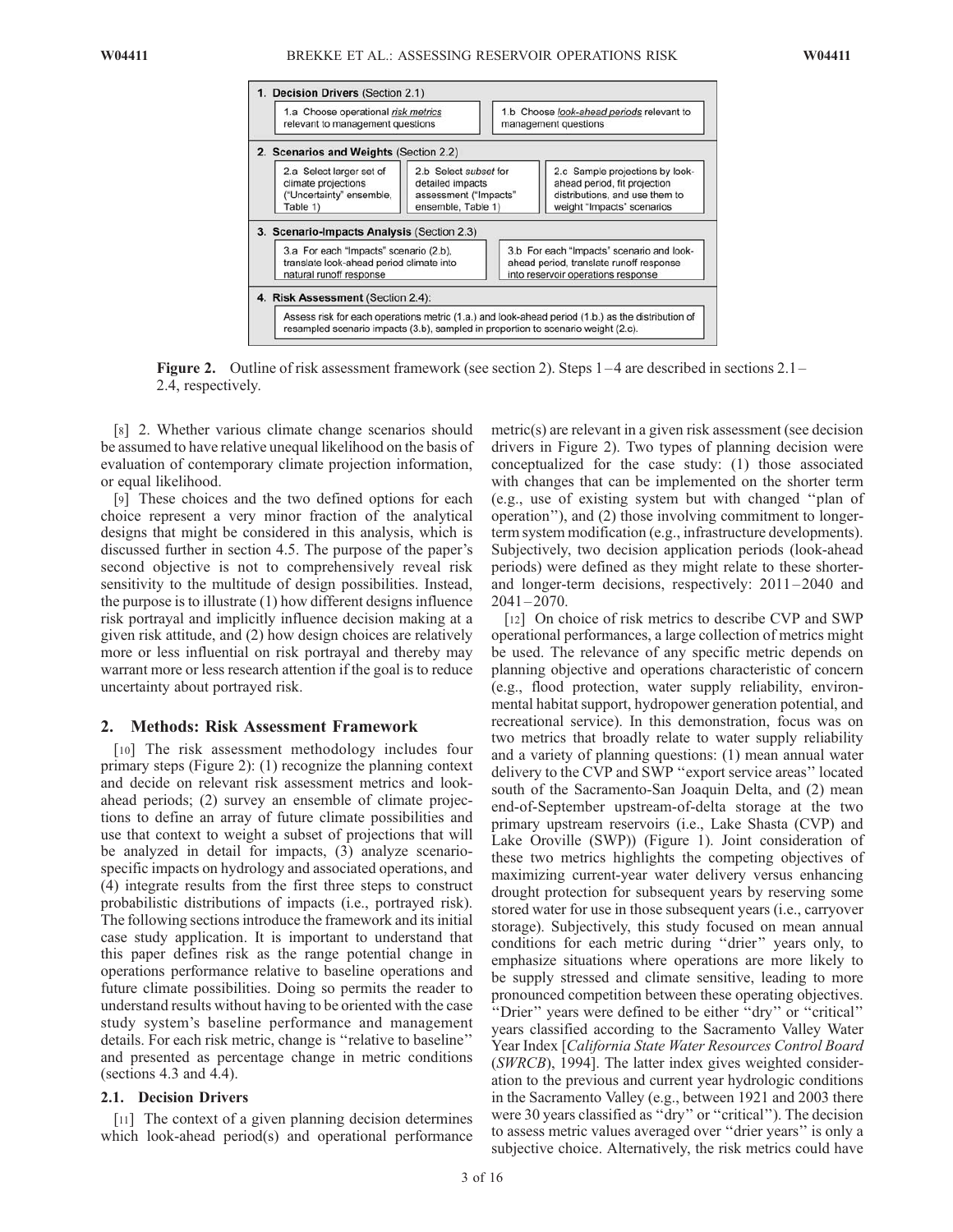#### Table 1. Climate Projections and Models Included in This Case Study

|                              |                             | Projection Run Numbers <sup>b</sup> |             |                                 |       |
|------------------------------|-----------------------------|-------------------------------------|-------------|---------------------------------|-------|
|                              |                             | <b>Uncertainty Ensemble</b>         |             | Impacts Ensemble <sup>c,d</sup> |       |
| IPCC Model I.D. <sup>a</sup> | Reference                   | A2 <sup>d</sup>                     | B1          | $A2^e$                          | B1    |
| cgcm $3 \frac{1}{1} (T47)$   | Flato and Boer [2001]       | $1\ldots 5$                         | $1\ldots 5$ |                                 |       |
| $cmm$ $cm3$                  | Salas-Mélia et al. [2005]   |                                     |             | 1(1)                            | 1(12) |
| csiro mk3 0                  | Gordon et al. [2002]        |                                     |             | 1(2)                            | 1(13) |
| echo g                       | Legutke and Voss [1999]     | 13                                  | 1.3         |                                 |       |
| gfdl cm 2 0                  | Delworth et al. [2005]      |                                     |             | 1(3)                            | 1(14) |
| gfdl cm2 1                   | Delworth et al. [2005]      |                                     |             |                                 |       |
| giss er                      | Schmidt et al. [2006]       |                                     |             | 1(4)                            | 1(15) |
| imm cm30                     | Diansky and Volodin [2002]  |                                     |             | 1(5)                            | 1(16) |
| ipsl cm4                     | <i>IPSL</i> [2005]          |                                     |             | 1(6)                            | 1(17) |
| miroc3 2 hires               | K-1 Model Developers [2004] |                                     |             |                                 |       |
| miroc3 2 medres              | K-1 Model Developers [2004] | $1\ldots 3$                         | $1\ldots 3$ | 1(7)                            | 1(18) |
| mpi echam5                   | Jungclaus et al. [2006]     | 13                                  | 1.3         | 1(8)                            | 1(19) |
| mri cgcm2 3 2a               | Yukimoto et al. [2001]      | 15                                  | 1.5         | 1(9)                            | 1(20) |
| ncar ccsm3                   | Collins et al. [2006]       | $1\ldots 5$                         | $1\ldots8$  |                                 |       |
| near peml                    | Washington et al. [2000]    | 14                                  | 23          | 1(10)                           | 2(21) |
| ukmo hadcm3                  | Gordon et al. [2000]        |                                     |             | 1(11)                           | 1(22) |
| ukmo hadgem1                 | Johns et al. $[2006]$       |                                     |             |                                 |       |
| Total runs per ensemble      |                             | 37                                  | 38          | 11                              | 11    |

a From information at Lawrence Livermore National Laboratory's Program for Coupled Model Diagnosis and Intercomparison (PCMDI): http://wwwpcmdi.llnl.gov/.

 ${}^{b}$ Run numbers assigned to model- and scenario-specific IPCC [2000] projections at the PCMDI multimodel data archive and reflect the initial conditions of the given projection.

<sup>c</sup>Impacts ensemble projections initialized from model's 20 $c$ 3m run 1 for all models except giss er (20 $c$ 3m run 3 initializing both A2 and B1 projections), ncar pcm1 (20c3m run 2 initializing both A2 and B1 projections, and ukmo hadcm3 (20c3m run 2 initializing the B1 projection).

 ${}^{d}$ A2 and B1 represent *IPCC* [2000] storylines A2 and B1, respectively.

 $\degree$ Numbers in parentheses correspond to impacts ensemble scenario order (1-22).

been based on extreme annual or month conditions rather than multiple-year averages, which might be more relevant for questions related to severe flood or acute water shortage possibilities.

#### 2.2. Scenarios and Weights

[13] The risk scenarios arise from available climate projection information, which collectively represents future possibilities for climate forcings (i.e., emissions pathways) and a host of approaches for simulating future climate response to these forcings (i.e., climate models and how they're applied). Scenario assumptions in this study began with the survey of two different climate projection ensembles. The larger and encapsulating ensemble (see box 2.a in Figure 2) included 75 projections (see uncertainty ensemble in Table 1) sampled from the World Climate Research Programme's (WCRP) Coupled Model Intercomparison Project phase 3 (CMIP3) multimodel data set [Meehl et al., 2007]. The uncertainty ensemble provides a basis for estimating relative likelihoods (see box 2.c in Figure 2) for the members of a subset ensemble (see impacts ensemble in Table 1 and box 2.b in Figure 2), which are to be analyzed in detail for impacts (see scenario-impacts analysis in Figure 2). The decision to develop this framework with encapsulating uncertainty and nested impacts ensembles is based on recognition that many planning situations will have computational capacities that limit the feasible size of an impacts ensemble relative to the available amount of projection information [Brekke et al., 2008]. The impacts ensemble of this case study happens to be the same projection ensemble featured in the hydrologic impacts assessment of Maurer [2007]. The rest of this subsection describes how impacts ensemble members were weighted, which involves a process of surveying the uncertainty ensemble, fitting climate projection density func-

tions, and using the relative ''climate change coordinates'' of impacts ensemble members within those functions to infer relative scenario weight.

[14] Membership in the uncertainty ensemble followed Brekke et al. [2008], and was guided by two objectives: (1) include a range of emission pathways that largely represent the range of possibilities considered in IPCC AR4 [*IPCC*, 2007], and (2) include climate models that had been used to simulate the selected pathways in (1) as well as past climate forcings during the 20th Century Climate Experiment [Covey et al., 2003]. The resultant 75-member ensemble represents 17 of the 23 CMIP3 climate models and their collective projections of both pathways A2 and B1 from the IPCC Special Report on Emissions Scenarios (SRES) [*IPCC*, 2000], which depict relatively faster and slower rates of atmospheric greenhouse gas accumulation, respectively.

[15] Projection density functions were next developed to characterize ''spread'' of information from the uncertainty ensemble. Subjectively, two ''climate change'' aspects were selected: period change in mean annual surface air temperature (T) and total precipitation (P) near a common location in the study region (i.e., a northern California location near 122N and 40W in this study). These changes were computed for each look-ahead period  $(2011 - 2040, 2041 - 2070)$ relative to a historical base period (1950–1999). Climate change projection density functions (Figure 3) were then fit to each look-ahead period's pool of values (i.e., 75 values per period) using nonparametric density estimation [Scott, 1992; Wilks, 1995], Gaussian kernel functions with optimized bandwidths [Silverman, 1986], and a product kernel [Scott, 1992] to extend univariate functions for T and P into a bivariate function.

[16] Finally, to estimate relative scenario likelihoods for impacts ensemble members, the coordinates for each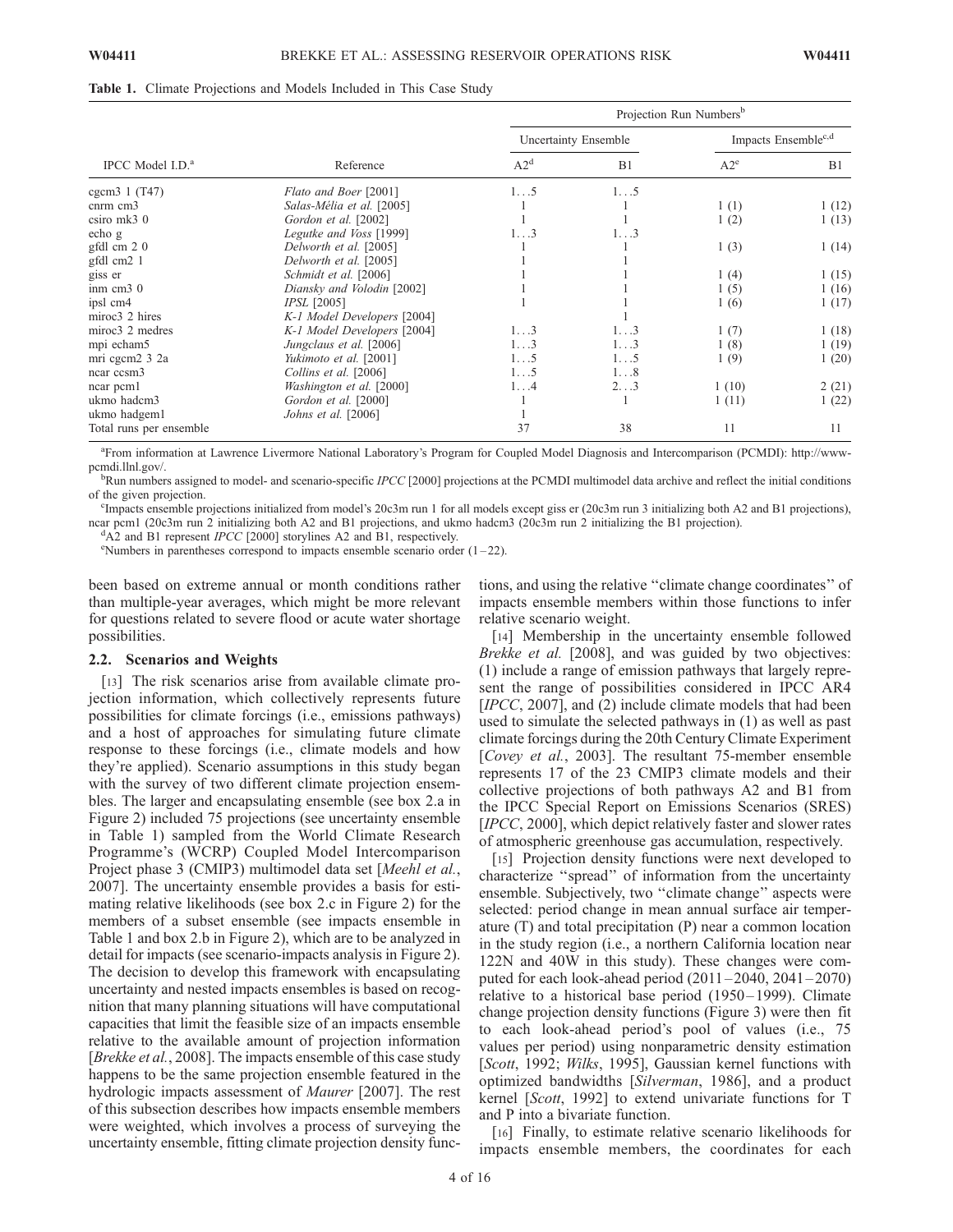

Figure 3. Density functions of projected mean-annual climate change during two future periods (2011 – 2040, 2041 – 2070) relative to a 1950 – 1999 base period: (a) joint changes in mean annual T and P (d(T,P)) during  $2011-2040$ , and (b)  $d(T,P)$  during  $2041-2070$ . "Cross" symbols correspond to the paired T and P changes from uncertainty ensemble members (see Table 1) and are not part of a nested impacts ensemble. Number symbols correspond to changes from impacts ensemble members (see Table 1).

member's paired T and P values are identified within the associated period-specific function (i.e., the numbers in Figure 3 corresponding to member numbers in Table 1). Density values at member coordinates are gathered (and arbitrarily scaled collectively so that they sum to the number of scenarios). The rescaled values are accepted as relative scenario weights where "weight  $> 1$ " implies that the Impacts scenario agrees relatively well with broader projection consensus and "weight  $\leq 1$ " implies the contrary (see Figure 4; discussed further in section 4). While this case study does not consider climate model veracity, the framework does permit such consideration. However, Brekke et al. [2008] considered the same uncertainty and impacts ensembles of this case study and showed that reducing the set of 17 contributing climate models to a ''better half'' set of models, on the basis of apparent model veracity, ultimately had little effect on the estimated weights for the impacts ensemble members.

## 2.3. Scenario-Impacts Analysis

[17] Numerous studies have presented methods for assessing climate change impacts on California hydrology and CVP/SWP operations, and this case study follows just one set of those methods. For example, focusing on hydrologic impacts analysis, Vicuna and Dracup [2007] compared

36 published studies on California hydrologic impacts under climate change, mostly focused on the Sierra Nevada and southern Cascade Mountains. The most common approach among these studies involves simulating runoff response to climate change. This requires generating weather sequences at a time step consistent with the chosen hydrologic simulation model (typically daily or 6-hourly) and with the aspects of downscaled climate projections to be represented (e.g., changes in monthly climatology [Miller et al., 2003]; monthly evolving climatic conditions [*Maurer*, 2007]). Simulated runoff results are then translated into adjusted surface water supplies for operations analysis [e.g., VanRheenan et al., 2004; Anderson et al., 2008].

[18] For simulating scenario runoff response, this demonstration follows Miller et al. [2003]. The approach was applied in nine headwater basins relevant to CVP, SWP, or local district operations (Table 2). The chosen hydrologic model was the Sacramento Soil Moisture Accounting (SacSMA) model [Burnash et al., 1973] coupled to the "Snow17" model on the basis of the Anderson snow model [Anderson, 1973], provided by the National Weather Service (NWS) California Nevada River Forecasting Center (CNRFC). CNRFC staff calibrated and provided basinspecific SacSMA/Snow17 applications (see Table 2 for calibration periods and metrics) and provided calibration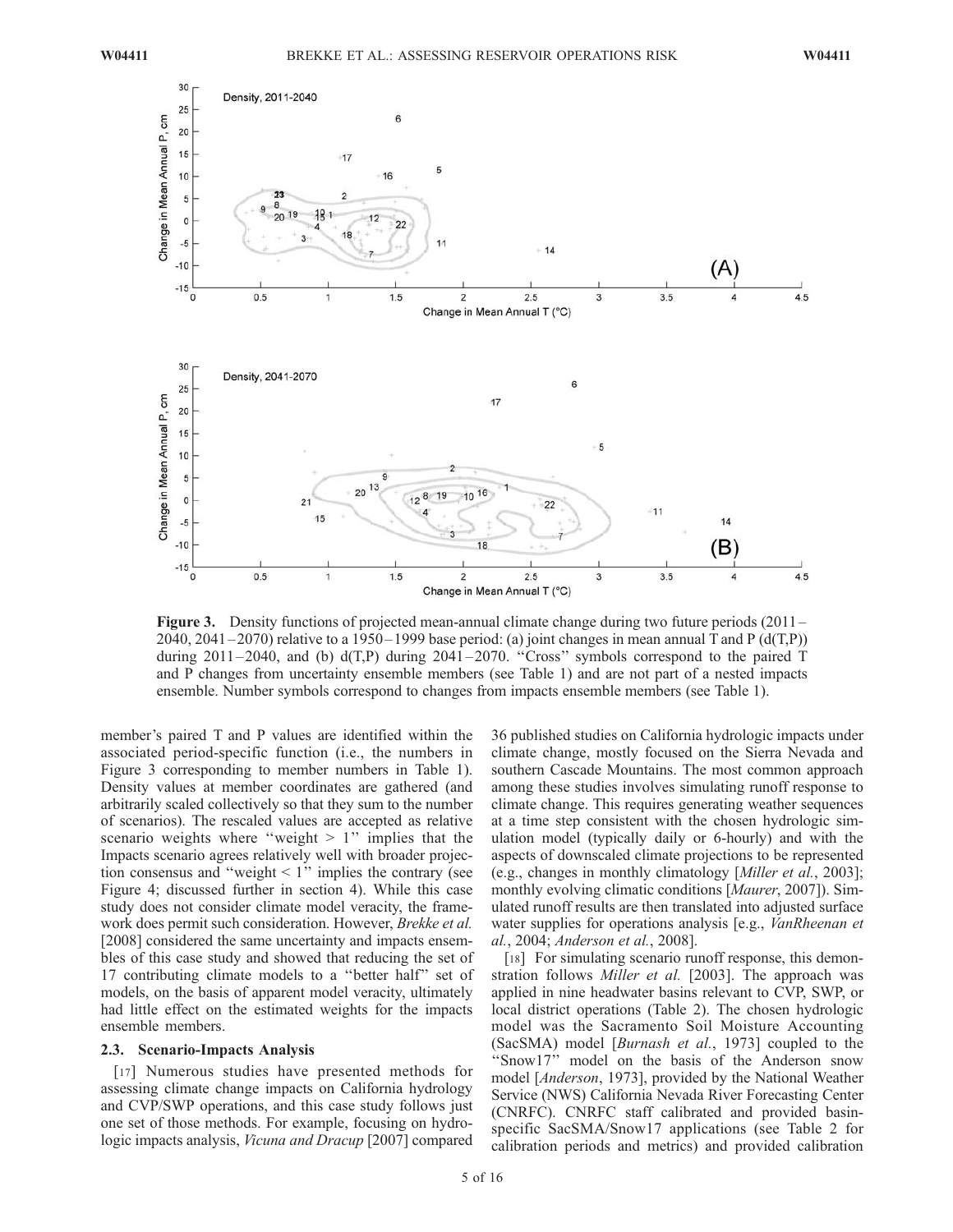

Figure 4. Estimated scenario weights, w(T,P), for the 22 impacts ensemble members (see Table 1) on the basis of relative densities in  $d(T,P)$  (see Figure 3).

period weather forcings (i.e., 6-hourly mean area temperature  $(mat)$  and precipitation  $(map)$ ). Model calibrations were conducted according to NWS procedures [Anderson, 2002] and involved multiple objectives, including matching peak flow rates and monthly volumes (P. Fickenscher, CNRFC, personal communication, 2007). Assessment of model calibrations revealed that simulation biases by flow regime were minimal (results not shown).

[19] Generation of scenario weather sequences followed Miller et al. [2003] and reflected historical-to-future period changes in climate. First, simulated monthly mat and map were computed for each basin scenario combination from the 1950–2099 gridded monthly time series of downscaled climate simulations (see Table 1 and Maurer [2007]). Second, for each of three simulated periods (1963–1992,  $2011 - 2040$ , and  $2041 - 2070$ ), observed-to-simulated period mean monthly *mat* differences and *map* ratios are computed. These differences and ratios are then used to generate new 6-hourly weather sequences by shifting (mat) or scaling (*map*) the observed 6-hourly *mat* and *map*.

[20] This weather generation approach was applied for each basin, projection, and period combination (i.e., 9 basins  $\times$  22 projections  $\times$  3 periods). Runoff response to climate change was then computed for each combination, following *Anderson et al.* [2008], as the ratio change in mean monthly runoff from ''base period'' (1963 – 1992) to ''future period.'' These responses, labeled streamflow perturbation factors, were then used to adjust runoff-related

inputs for operations modeling, as discussed in the next section.

## 2.4. Reservoir Operations

[21] This study follows methods of *Anderson et al.* [2008], including preparation of scenario operations analyses and usage of the joint CVP and SWP planning model, CalSim II [Draper et al., 2004]. CalSim II is a monthly time step decision model developed for exploring what-if supply, demand, and constraint scenarios concerning long-term CVP, SWP and local district operations. Focusing on supply assumptions, CalSim II has traditionally been applied to study scenario operations subjected to a single monthly hydrologic sequence consistent with historical observations (e.g., relative spells of drier and wetter years). The sequence reflects (1) monthly hydrologic observations from 1922 to 2003 (i.e., reservoir inflows, local creek flows, valley floor interactions between groundwater and surface water), (2) removal of historical and transient management effects (e.g., irrigation diversions and return patterns), and (3) reintroduction of scenario management effects. Although this case study follows the traditional CalSim II application and portrays ''baseline'' operations performance relative to a single hydrologic sequence, the framework is flexible and permits portrayal of baseline operations relative to a broader set of annual sequencing possibilities, potentially derived by stochastic modeling relative to instrumental record or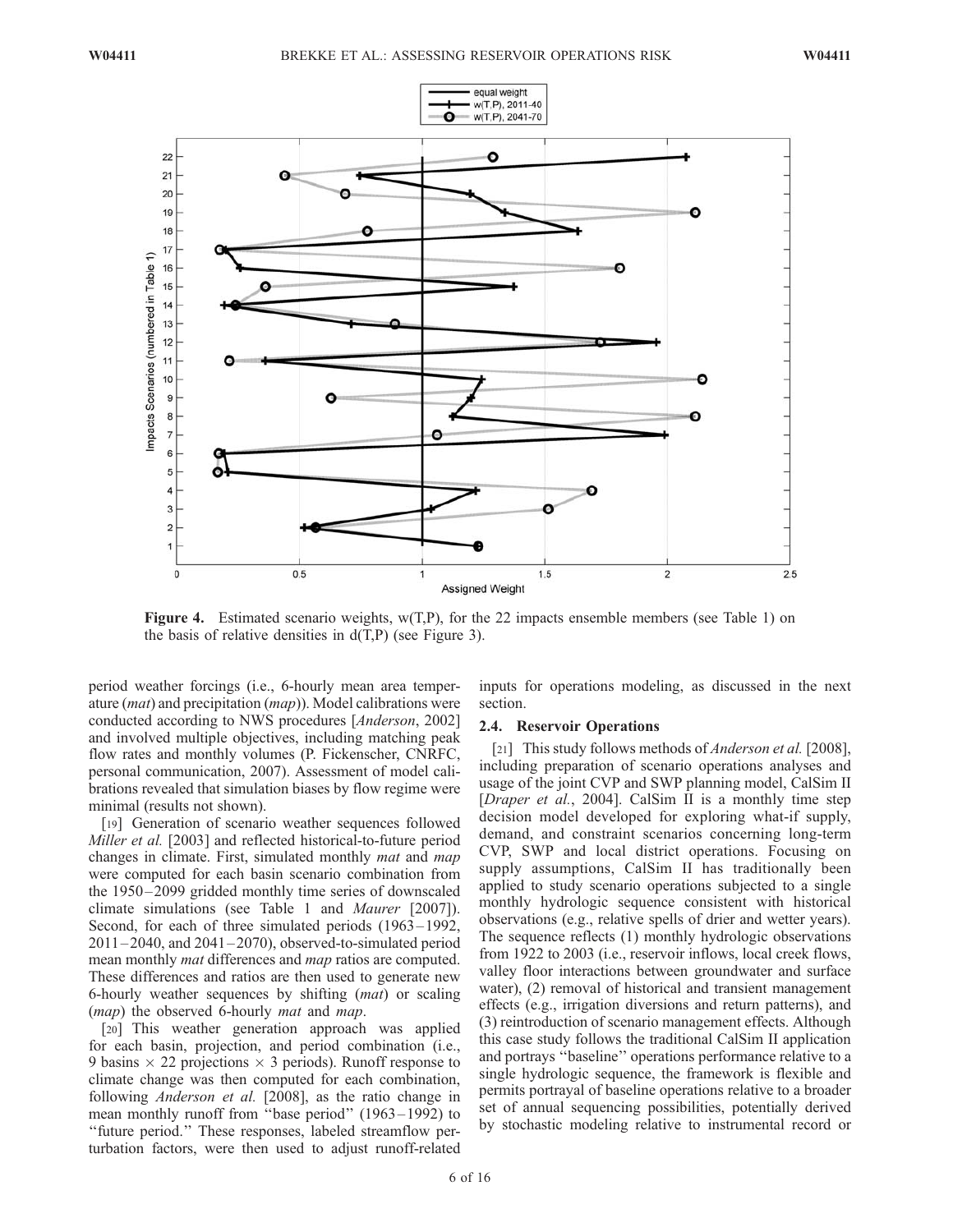| Basin<br>Label <sup>a</sup> | Basin Outflow<br>Description <sup>a</sup> | Elevation <sup>b</sup><br>(m) | Area<br>$(km^2)$ | Outflow<br>Latitude | Outflow<br>Longitude | Calibration<br>$^{\circ}$ |
|-----------------------------|-------------------------------------------|-------------------------------|------------------|---------------------|----------------------|---------------------------|
| CEGC1                       | Trinity at Claire Engle Reservoir         | 1510                          | 1750             | 40.80               | $-122.76$            | 0.88, 0.89                |
| DLTC1                       | Sacramento at Delta                       | 1248                          | 1080             | 40.94               | $-122.42$            | 0.89, 0.93                |
| FRAC1                       | San Joaquin at Friant Dam                 | 2168                          | 4140             | 37.00               | $-119.69$            | 0.87, 0.93                |
| HETC1                       | Tuolumne at Hetch Hetchy Dam              | 1852                          | 1210             | 37.95               | $-119.79$            | 0.86, 0.91                |
| MRMC1                       | Middle Fork Feather at Merrimac           | 1581                          | 2770             | 39.71               | $-121.27$            | 0.86, 0.90                |
| NBBC1                       | North Fork Yuba at New Bullards Bar Dam   | 1485                          | 1260             | 39.39               | $-121.14$            | 0.89, 0.94                |
| NFDC1                       | North Fork American at North Fork Dam     | 1307                          | 890              | 38.94               | $-121.01$            | 0.84, 0.93                |
| NMSC1                       | Stanislaus at New Melones Dam             | 1714                          | 2370             | 37.96               | $-120.52$            | 0.92, 0.93                |
| POHC1                       | Merced at Pohono Bridge                   | 2581                          | 830              | 37.72               | $-119.67$            | 0.88, 0.93                |

Table 2. Headwater Basins Included in the Runoff Impacts Assessment

a Labels and descriptions are from the National Weather Service California-Nevada River Forecast Center.

**Elevation represents basin area-average above mean sea level.** 

c CNRFC developed hydrologic simulation models. For calibration metrics the first value is for daily volumes; the second value is for monthly volumes. Calibration period is 1 October 1962 to 30 September 1992 for all basin models except that for FRAC1, which was calibrated during 1 October 1965 to 30 September 1993.

dendrochronologic "climates" (see *Prairie et al.* [2008] and section 4.5).

[22] Regardless of whether "baseline" supply variability assumptions are reflected through single or multiple hydrologic sequences, the assumed envelope of supply variability must be adjusted in a climate change investigation to reflect projected impacts on natural runoff (section 2.3.1). Following Anderson et al. [2008] and use of CalSim II, scenario-specific adjusted versions of the baseline hydrologic sequence are developed using the monthly streamflow perturbation factors produced from the runoff response analyses (section 2.3.1). Other runoff-related CalSim II inputs are also modified consistent with reservoir inflow changes, including the annual series of forecast seasonal inflow volumes, hydrologic year type classifications, and rules for determining annual delivery targets relative to demands and water supply in the given simulated year. For forecast volumes and year type classification, the approach was to preserve the 20th century relations between these variables and reservoir inflows, leading to shifted variable values consistent with inflow adjustments. For delivery target rules, the simulated annual delivery logic in CalSim II is made cognizant of long-term water delivery reliability using preliminary simulation and adjustment to delivery target rules. This action of preconditioning annual delivery logic for each scenario reflects some implicit operational adaptation to climate change, and is consistent with the approach taken in previous studies using CalSim II [Brekke et al., 2004; Anderson et al., 2008].

[23] Aggregate CVP and SWP surface water demands were not changed with climate in this case study. This choice was based on the assumption that while climate change may affect decisions on water usage type and efficiency at the field scale within a particular water use district, the aggregate district-wide demands influencing CVP and SWP operations will not necessarily change. Other institutional, regulatory, and operating constraints in CalSim II were kept the same for all scenarios considered in this default version of the analytical design. Section 3 discusses how one operating constraint, monthly flood control assumption, was revisited in a sensitivity analysis on risk.

#### 2.5. Risk Assessment

[24] The preceding steps produce an ''impacts ensemble'' of scenarios, weights and impacts for each look-ahead period and risk (impacts) metric. As a final step, this information is consolidated into a portrayal of risk specific to metric and period. First, scenario impacts (section 2.3) are resampled in proportion to estimated scenario weights (section 2.2) to produce an augmented and weightproportional set of impacts values (for a given metric and look-ahead period). Next, a density function is fit to this augmented set of impacts values (using techniques from section 2.2) and converted into a rank-cumulative distribution function of impacts. The resultant distribution describes breadth and relative rank-probability thresholds of impacts, simultaneously addressing multiple decisionmaking risk attitudes (e.g., median impacts or a risk-neutral perspective, lower-percentile cumulative impacts for riskaverse perspectives).

# 3. Methods: Sensitivity of Risk to Analytical Design

[25] Section 2 introduced the risk assessment framework and described its application for a California case study. The latter included many analytical design choices, referred to here as a subjective and ''default'' analytical design. Switching to the paper's second objective, the methods in this section address how portrayed risk can be sensitive to design choices and options. In this case study, two analytical design choices were permitted to vary, setting up four parallel risk assessments and revealing sensitivity of portrayed risk relative to given risk attitudes (e.g., risk-neutral and sensitivity of ''median'' impact relative to analytical design). This section describes the two choices and methodology used to establish an alternative design option for choice 1.

## 3.1. Choice 1: Assumptions about Future Flood Control Constraints

[26] This choice relates to scenario-impacts analysis (section 2.3.2). In the default design, no operating constraints were adjusted for the scenario climate changes considered, except for the annual delivery targeting rules which were conditioned consistent with scenario-supply statistics (section 2.3.2). Alternatively, flood control constraints on reservoir storage operations might have been modified as climate change might be expected to affect hydrologic event potential relevant to flood control rules.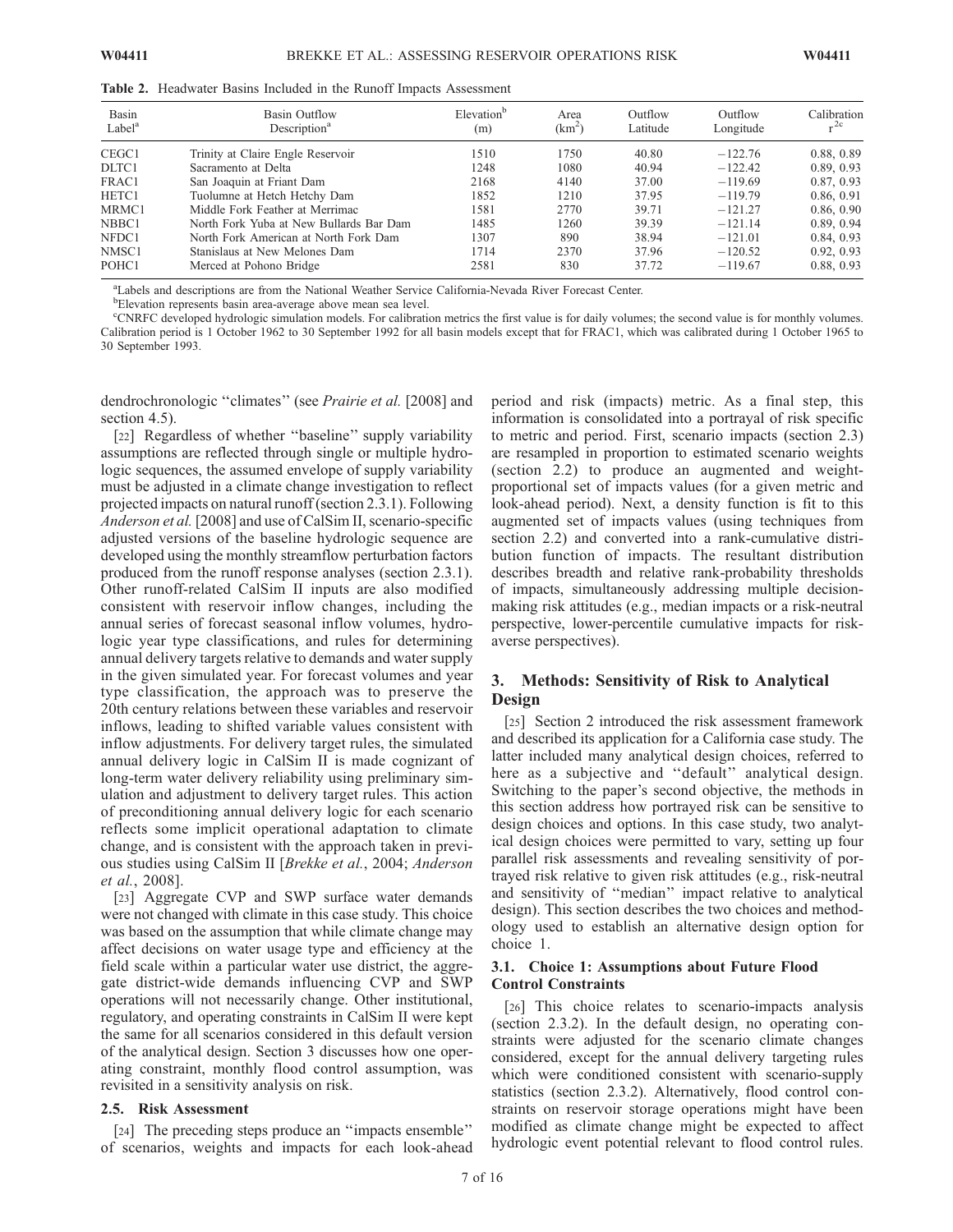Current flood rules for Shasta and Oroville reservoirs call for an autumn storage drawdown to create ''flood space'' for controlling potential winter and spring runoff events. Rules then permit ''refill'' to begin during spring, when necessary ''flood space'' and risk of flood events decrease on the basis of historical observations. Previous studies have suggested that Central Valley river tributaries will experience increased frequency, magnitude, and duration of winter flood peaks given current climate projections [Dettinger et al., 2004]. Consequently, an important question is how climate change effects on regional flood events would manifest into apparently necessary changes in flood control operations at CVP, SWP and local district reservoirs, and changes in the monthly flood control constraints modeled within CalSim II (section 2.3.2).

[27] In reality, flood control rules vary relative to runoff potential in the upstream basin, reservoir storage capacity, and downstream channel capacity, and are constrained by Congressional authorizing legislation that dictate how much storage can be seasonally manipulated for flood damage reduction. Such rules are revisited periodically by the regional flood control jurisdiction, and are based on consideration of updated hydrologic, basin, and societal information (E. S. Townsley, U.S. Army Corps of Engineers, personal communication, 29 March 2007). Progressing into the 21st century under a changing climate, these periodic retrospective evaluations could reveal trends in runoff events that control rule specifications (e.g., expectation that a flood-relevant runoff event would occur once in every "X" years). Further, such trends could vary by season. For example, increased rainfall-runoff potential during the winter season owing to warming could lead to greater ''flood space'' requirements during winter, while earlier spring runoff associated with warmer conditions and reduced snowpack could affect permitted timing of spring refill.

## 3.2. Choice 2: Estimation of Scenario Weights

[28] This choice relates to likelihood characterization of impacts scenarios (section 2.2). The default design subjectively assumed that scenarios could be weighted unequally in proportional to the scenario's projected climate change relative to the composite of available projection information (uncertainty ensemble and density functions; see section 2.2). Scenarios featuring a ''climate change'' closer to the consensus are weighted greater in the default approach. Alternatively, scenarios might have been weighted equally, assuming them to be equally plausible. Weighting affects the final application step of the risk analysis framework (section 2.4) where impacts are resampled in proportion to scenario weights in order to produce a portrayal of risk.

## 3.3. Sensitivity Analysis

[29] Consideration of the two design choices required revisiting steps  $2-4$  of Figure 2.

[30] 1. For choice 1, the options were to assume current or modified flood control, the latter being consistent with climate change impacts on runoff. This required two sets of operations impacts analyses, one for each option (section 2.3.2).

[31] 2. For choice 2, the options were to assume unequal or equal scenario weights. This choice, combined with choice 1, set up four sets of resampled impacts values and risk distributions under step 4 (section 2.4).

[32] For choice 1, a potential rationale for assuming modified flood control under climate change was vetted with federal, state, and local flood control operators at two workshops hosted by the U.S. Army Corps of Engineers Sacramento District (29 March 2007 and 24 May 2007, Sacramento, CA). Although these discussions did not lead to quantifying climate-dependent runoff drivers of seasonal flood control rules in the Central Valley, they did reveal that regional flood control rules broadly relate to multiday runoff volumes having multidecadal reoccurrence intervals. For illustration purposes in this case study, a flood-relevant runoff-impacts metric was defined as the month- or season-specific maximum 3-day runoff volume during a 30-year runoff simulation, or 3D30Y for a given month or season. In other words, the 3D30Y metric was assumed to be a proxy indicator of seasonal flood control needs and was used to indicate whether climate change might trigger modification to monthly flood control rules. Accordingly, 3D30Y values were identified from each basin-, scenario-, and period-specific runoff simulation described in section 2.3.1. Ratio changes in 3D30Y from base-to-future periods were then computed for the dominant flood control 'season" (November-March) and the traditional refill month (April). Subjective review of ratio changes was then used to determine plausible adjustments in November–March and April flood control requirements (section 4.3).

[33] Admittedly, the use of 3D30Y in this case study reveals only how changes in climatology (i.e., period mean monthly T and P changes reflected in the simulations of section 2.3.1) might translate into adjusted flood control needs. Other potential aspects of climate change are not represented, such as changes in storm types and frequency, and impacts on watershed land cover affecting rainfall-runoff dynamics. Also, any societal changes in flood protection priorities stemming from climate change are not reflected here.

## 4. Results and Discussion

[34] This section initially presents results on scenario weights, scenario impacts, and integration of these components into portrayed risk. Discussion then switches to results showing the sensitivity of portrayed risk to analytical design choices 1 and 2 (section 4.4). Finally, limitations on this case study's portrayal of risk are discussed, along with highlighting framework flexibility to consider supply variability not featured in this case study (section 4.5). Results are presented initially for CVP metrics and subsequently summarized for both CVP and SWP metrics.

#### 4.1. Scenarios and Weights

[35] Figure 3 shows climate projection density functions for paired temperature and precipitation change  $(d(T, P))$  over northern California. The functions suggest consensus that some amount of regional warming should occur by both future periods with central warming estimates near  $1^{\circ}$ C and  $2^{\circ}$ C during the 2011–2040 and 2041–2070 periods, respectively. The central tendency for P seems to be for relatively little change during either future period with change uncertainty spanning drier to wetter possibilities.

[36] The function-derived weights for impacts ensemble members (Table 1) are shown in Figure 4. Each member's weight is inversely proportional to the density value at its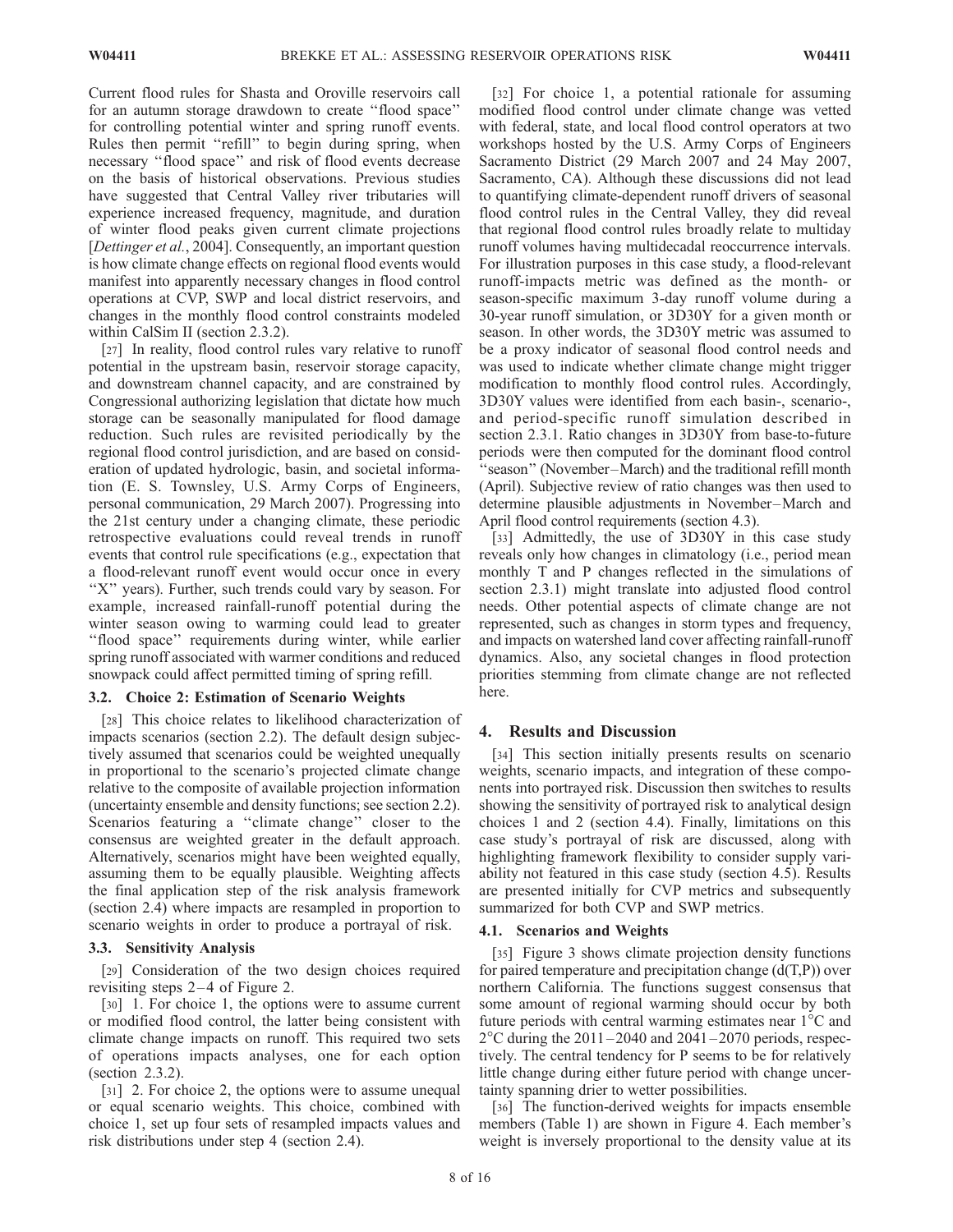

Figure 5. Simulated change in mean monthly runoff in the North Fork American River (NFDC1; see Table 2) corresponding to each scenario in the 22-member impacts ensemble (see Table 1).

"climate change coordinate" relative to the density values of other members (section 2.2). The weights given to various impacts scenarios were found to be relatively complex, with no simple set of weights applicable to both look-ahead periods and projected conditions. Results show some scenarios are weighted differently between sequential planning periods (i.e., 2011– 2040 versus 2041 –2070).

[37] Review of the impacts ensemble "coordinates" within the uncertainty ensemble functions (Figure 3) suggests that perhaps a different set of impacts ensemble scenarios might have been chosen to provide a more balanced coverage of the uncertainty ensemble's scenario space. As it was, the chosen impacts ensemble features what appear to be several ''fringe'' scenarios skewed toward relatively warm and wet projections in this study (i.e., scenarios 5, 6, 11, 14, and 17). Note that scenario "climate change coordinates'' shown in Figure 3 (and again in Figure 7) only describe projection uncertainty at a common location. Although this was the chosen approach, there's no reason why alternative weighting schemes couldn't have been used that were based on spatially distributed or ''mean area'' projection uncertainty.

#### 4.2. Runoff Impacts

[38] Figure 5 shows example runoff impacts for one case study basin (i.e., North Fork American River, NFDC1 in Table 2), showing how simulated mean monthly runoff changed from 1963 to 1992 means by scenario, month and

look-ahead period. Seasonal tendencies in runoff change were found to be similar among the 9 headwater basins analyzed, and generally involved increased runoff from late autumn through early spring (i.e., wet season), and decreased runoff from mid spring through early summer (i.e., traditional snowmelt and early dry season months). This is consistent with findings from previous studies in the Sierra Nevada [e.g., Miller et al., 2003; Maurer and Duffy, 2005; Maurer, 2007], which identified intervening mechanisms of warming, reduced snowfall and snowpack development, and increased rainfall proportion of precipitation. However, Figure 5 shows that during any specific month, the increment of runoff change varied considerably among the 22 impacts ensemble scenarios considered.

[39] Switching to daily runoff results and 3D30Y calculations, Figure 6 shows results for the Middle Fork Feather River basin (MRMC1 in Table 2), showing how base-tofuture period changes in 3D30Y, distributed across impacts ensemble members, varies depending on look-ahead period and season of 3D30Y occurrence (i.e.,  $3D30Y_{\text{Nov-Mar}}$  and  $3D30Y_{\text{Apr}}$ ). For MRMC1, there is majority agreement among scenarios that  $3D30Y_{\text{Nov-Mar}}$  volumes will increase suggesting that if  $3D30Y_{\text{Nov-Mar}}$  relates to winter season flood control criteria and if downstream flood protection values are to be preserved during these future periods, then deeper drafting requirements might be required leading to more restrictive flood control constraint on water supply management. In relation to spring refill opportunity, the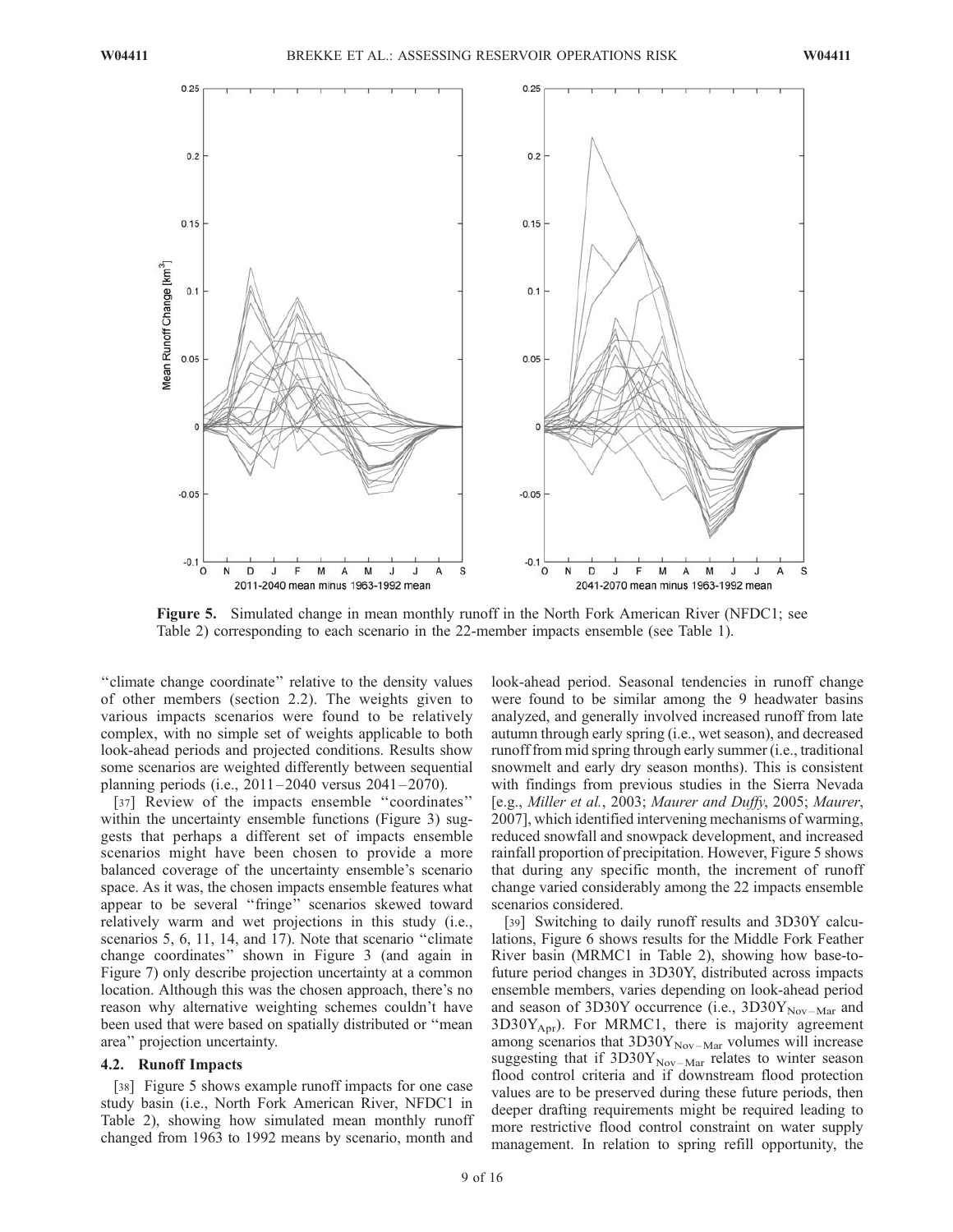

Figure 6. Percent changes in (left) 3D30Y November –March and (right) 3D30Y April, distributed across the 22 impact ensemble scenarios from Table 1), for the two look-ahead periods relative to 1963– 1992 for the Middle Fork Feather River basin (MRMC1; see Table 2).

distributions of changed  $3D30Y_{Apr}$  in Figure 6 suggest a modest likelihood that  $3D30Y_{\text{Apr}}$  will increase by 2011-2040, a more consensus likelihood for increase by 2041 – 2070. This suggests that as  $3D30Y_{Apr}$  indicates spring refill opportunity (i.e., the end of the winter draft period) it is doesn't seem reasonable to anticipate earlier refill opportunity with these climate change scenarios.

[40] Table 3 shows that the results found for MRMC1 (Figure 6) are similar to those found in other basins, and lists the median change in  $3D30Y_{\text{Nov-Mar}}$  and  $3D30Y_{\text{Apr}}$ from the 22 scenario-specific changes computed by basin and look-ahead period. While there is broad consistency in results across basins, it is notable that these median changes vary by basin and look-ahead period. On the latter, relates to period-sampling in the projections, where in this study the impacts ensemble's 2011 – 2040 precipitation climatologies were, as a whole, relatively "wet" compared to the sampled climatologies during  $2041 - 2070$ . This explains some of the decrease in scenario median  $3D30Y_{\text{Nov-Mar}}$  from 2011 to  $2040$  to  $2041 - 2070$ . On the former, basin attributes like elevation lead to variability among basin-specific results. Elevation interacts with evolving climate change to determine the time-varying transition from more to less November-March snowfall. Initial warming leads to snowfall-to-rainfall transition at lower elevations. Continued warming causes this transition to migrate to higher elevations. Enough warming

would eventually extinguish this transition potential, and with that the associated changes in flood-runoff characteristics during winter storm events. Further analysis is required to explore basin-specific potential for warming to trigger snowfall-to-rainfall transition and affect flood runoff potential through time.

[41] Results from Table 3 were used to rationalized flood control rules for alternative analytical design choice 1 (section 3.1). Given tendency for increased  $3D30Y_{\text{Nov-Mar}}$ and decreased  $3D30Y_{Apr}$ , and given range of magnitudes median changes in Table 3, assumptions were made to portray deeper winter drafting requirement without opportunity for earlier spring refill. For winter drafting requirements, a simple adjustment of 10% more winter drafting was imposed under alternative choice 1, for future periods of operations analysis. Admittedly, basin-unique adjustments to flood control should be anticipated under climate change. The use of this simple adjustment is only meant to illustrate system operational sensitivity to flood control constraints.

#### 4.3. Operations Impacts

[42] Figure 7 shows scenario-specific impacts for CVP risk (impacts) metrics, evaluated during the 2041 – 2070 look-ahead period and assessed using default analytical design (section 3). SWP impacts and results for both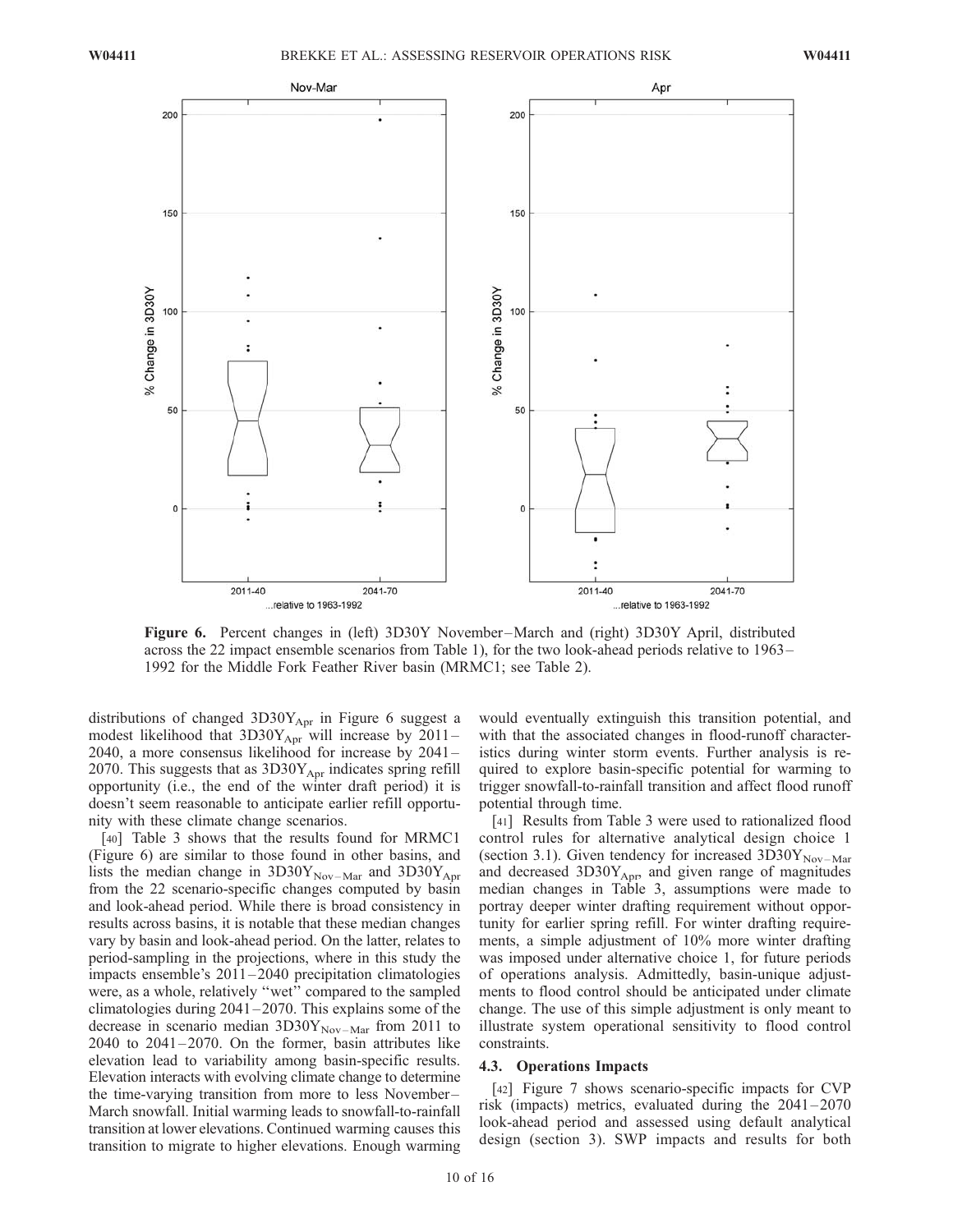Table 3. Effect of Climate Change on Three-Day Runoff Event Potential<sup>a</sup>

|                          | Median Percent Change in 3D30Y from 1963 to 1992 |               |                      |               |  |
|--------------------------|--------------------------------------------------|---------------|----------------------|---------------|--|
|                          | $3D30Y_{\text{Nov-Mar}}$                         |               | $3D30Y_{\text{Apr}}$ |               |  |
| Basin Label <sup>b</sup> | $2011 - 2040$                                    | $2041 - 2070$ | $2011 - 2040$        | $2041 - 2070$ |  |
| CEGC <sub>1</sub>        | 21                                               | 17            | 12                   | 10            |  |
| DLTC1                    | 18                                               | 11            |                      | 3             |  |
| FRAC1                    | 25                                               | 10            | $-1$                 | 19            |  |
| HETC1                    | 38                                               | 68            | 20                   | 21            |  |
| MRMC <sub>1</sub>        | 45                                               | 32            | 18                   | 36            |  |
| NBBC1                    | 29                                               | 23            | 5                    | 14            |  |
| NFDC1                    | 49                                               | 25            | $-8$                 | $-5$          |  |
| NMSC <sub>1</sub>        | 45                                               | 35            | $-5$                 | $-3$          |  |
| POHC1                    | 113                                              | 139           | 27                   | 47            |  |

aTable 3 lists the scenario median of 22 scenario percent changes in 3D30Y values by analysis condition indicated (i.e., basin, look-ahead period, and occurrence month(s) for 3D30Y).

<sup>b</sup>Basin labels are from Table 2.

look-ahead periods are summarized in section 4.4. Figure 7 indicates impact values on the basis of plot symbol size and color, and also impacts relative to scenario ''climate change coordinates'' from Figure 3b. Impacts to mean annual CVP

exports during drier years ranged between roughly  $-25$  and  $+15$  percent for the  $2041-2070$  climate change scenarios. Impacts to mean annual Lake Shasta carryover storage partially mitigate these export impacts, where drier years mean annual carryover changes varied from roughly  $-45$ to +20 percent under the same climate change scenarios. Such results illustrate how reservoir operations partially mitigate the effects of monthly runoff impacts on annual water deliveries by increased reservoir flexing and depletion of carryover storage. They also illustrate that even though there is near consensus among the scenarios that spring snowmelt and reservoir inflow volumes would decrease (Figure 5), reservoirs operations are able to capture and manage enough runoff throughout the calendar year such that there is less certainty whether annual deliveries and carryover storage will increase or decrease. Further, inspection of Figure 7 impacts relative to climate change coordinates suggests: (1) that the transition of negative to positive operational impacts seems to be more sensitive to change in annual precipitation rather than annual temperature, and (2) that at the no-impact threshold, there might be a positive relation between annual precipitation and temperature changes. The latter has the implication that for no net impact on either delivery or storage conditions, there may need to be some incremental increase in precipitation to offset incre-



Figure 7. Scenario-specific impacts (percent changes) for ''drier years'' operational metrics (section 2.1) for the 22 impacts ensemble scenarios (see Table 1). Changes are plotted relative to each scenario's mean annual climate change coordinates (see Figure 3b). Plot diameters scale with impact magnitude; color indicates sign.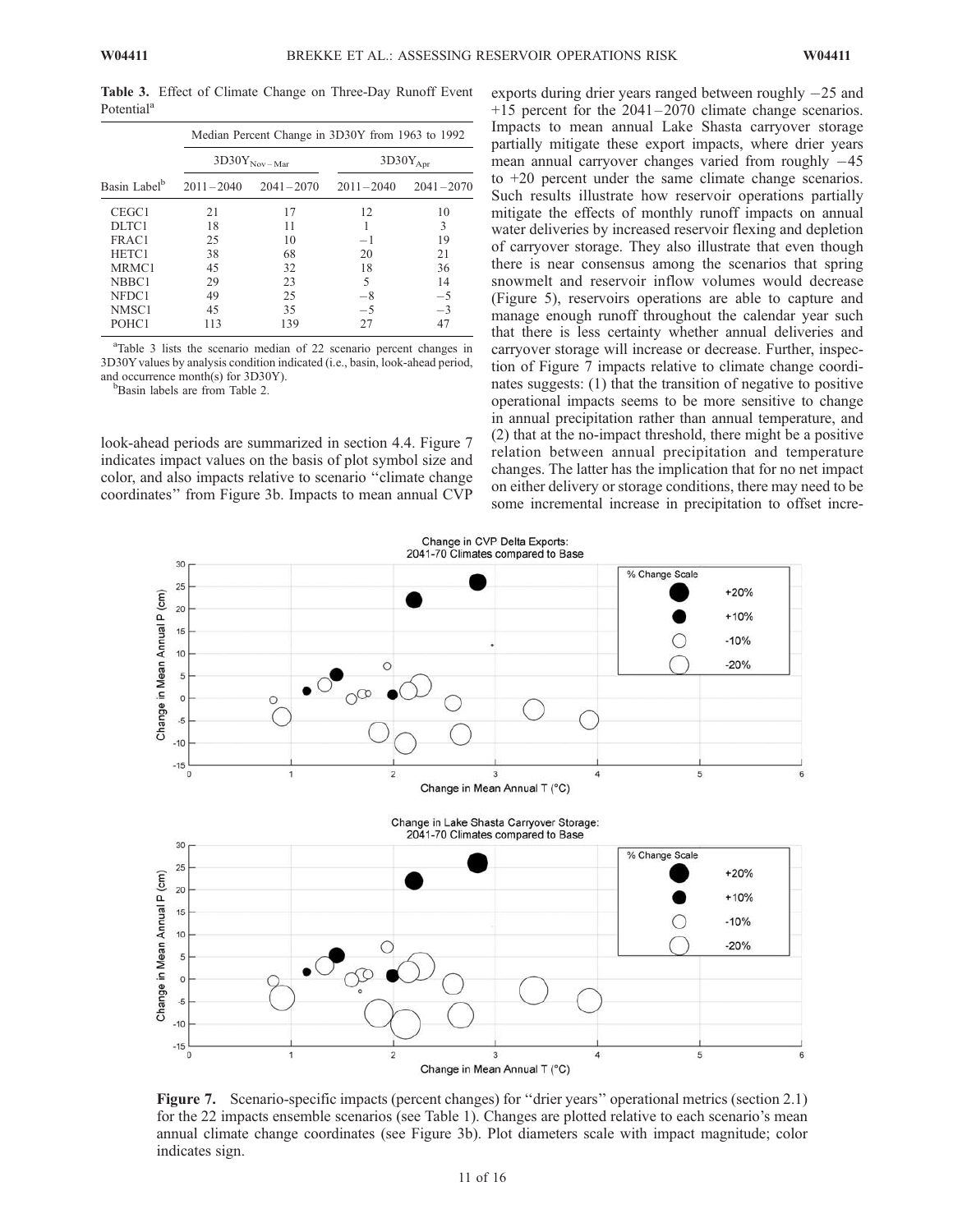

Figure 8. Operational risk for the operational performance metrics, representing scenario-specific impacts (circle symbols; see Figure 7) resampled in proportion to two scenario-weighting options (analytical design choice 2; see section 3.2). Black curves reflect scenario weighting in proportion to those shown in Figure 4, and gray curves reflect equal scenario weighting.

mental increase in temperature. The former suggests that for the CVP system and its current array of storage resources relative to impacts ensemble climate changes, projected precipitation uncertainty played the dominant role in determining operational impacts uncertainty for the performance metrics considered.

#### 4.4. Operations Risk

[43] Figure 8 shows the integration of estimated scenario weights with scenario impact results (Figure 7) to portray risk for CVP operating metrics for impacts ensemble climate changes by  $2041-2070$ . In Figure 7, scenario-specific impacts values were indicated by marker size and shading. In Figure 8, impacts values are indicated by the vertical axis and are shown plotted versus rank-probability.

[44] Impacts density functions and rank-cumulative distribution functions were fit relative to both scenario weighting assumptions under analytical design choice 2 (section 3.2, equal weights or unequal weights from Figure 4). This produces two portrayals of risk (cumulative distribution curves) in Figure 8, with black curves corresponding to unequal scenario weights from Figure 4 and the gray curves corresponding to equal weights.

[45] Figure 8 results illustrate how portrayed operations risk can be affected by analytical design choice 2. Equal scenario weighting led to a broader impacts distribution and a greater range of perceived risk (i.e., comparing range of impacts spanning 10 to 90 rank-percentiles from gray curves relative to black curves). This is arguably more relevant to a risk-averse decision maker than a risk-neutral decision maker. In contrast, at the median rank-probability threshold, the impact value changed relatively little compared to impact values at tail probability thresholds.

[46] Figure 9 introduces results from the analytical designs involving modified flood control (section 4.2) and illustrates the relative influence of analytical design choices 1 and 2 on portrayed risk. Line thickness relates to choice 1 (thin is the alternate option involving modified flood control rules), and line color (black or gray) relates to choice 2 as shown in Figure 8. In summary, the assessed risk clearly depends on both analytical design choices. For example, focusing on the 2041 –2070 period, the median expected change in Lake Shasta carryover storage varies from -21 to -12 percent among the analytical design options considered (i.e., range of median values from the family of 4 curves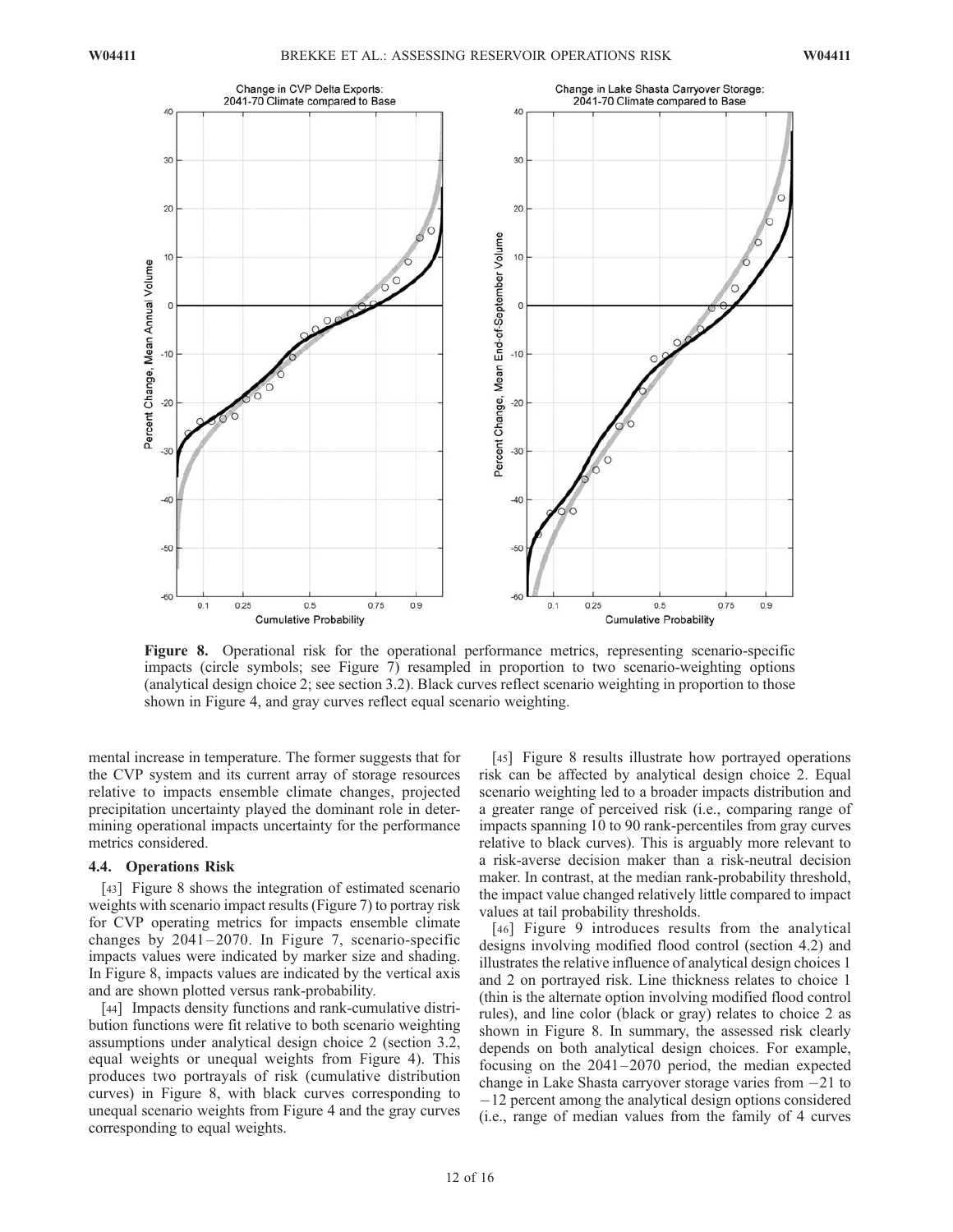

Figure 9. Operational risk as shown in Figure 8, but for all four analytical designs in the sensitivity analysis (two design choices with two options each; see section 3.3). Line thickness represents choice 1 options to assume current flood control (thick curves) or modified flood control (thin curves; see section 4.2). Line color represents choice 2 options to assume unequal or equal weights consistent with Figure 8.

shown). The expected change associated with the 0.1 rankcumulative probability varies from  $-51$  to  $-42$  percent. Inspection of Figure 9 suggests that choice 1 introduces more uncertainty about the median and tail impacts than choice 2. This suggests that choice 1 assumptions for future flood control might warrant greater scrutiny than how to weight scenarios (choice 2) within the options considered.

[47] Expanding the focus to all SWP and CVP metrics considered in this case study; Table 4 shows the range of impacts from the four portrayals of risk in Figure 9 sampled at three rank-probability thresholds (0.1, 0.5, and 0.9 rankprobabilities). The themes in CVP results are largely repeated in the SWP results. Reservoir operations serve to distribute the effects of monthly runoff impacts to decreases in mean annual deliveries and carryover storage. Likewise, the sensitivity of operations risk for both systems seemed to depend on analytical design choices. Perhaps one notable difference between CVP and SWP risks lie with export results, where expected impacts to SWP exports at the 0.1 and 0.5 rankprobabilities were generally less adverse than corresponding expected impacts to CVP exports, especially under 2041 – 2070 climates. This result is affected by capacity for upstream-to-export conveyance, for which SWP has greater

capacity, and points to potential merit of having greater conveyance flexibility when operating water systems to mitigate climate change impacts on runoff.

# 4.5. Limitations

[48] Case study results should be viewed as risk assessments conditional on surveyed climate projections and analytical assumptions, and with potentially significant uncertainties not quantified and represented. While the risk framework can accept broader consideration of analytical designs and incorporation of uncertainties, there were many key assumptions not explored in the case study, including those related to: climate forcings (e.g., greenhouse gas emission pathways and ultimate translation into perturbed biogeochemical cycles and climate forcing conditions); climate simulation (e.g., physical paradigms and computational limitations); projection downscaling (e.g., how monthly timestep, large-scale climate projections will translate at more local scales and with what submonthly temporal variability); watershed response (e.g., how the chosen surface water hydrologic model represents hydrologic processes differently than other surface water models; how long-term groundwater and/or land cover responses under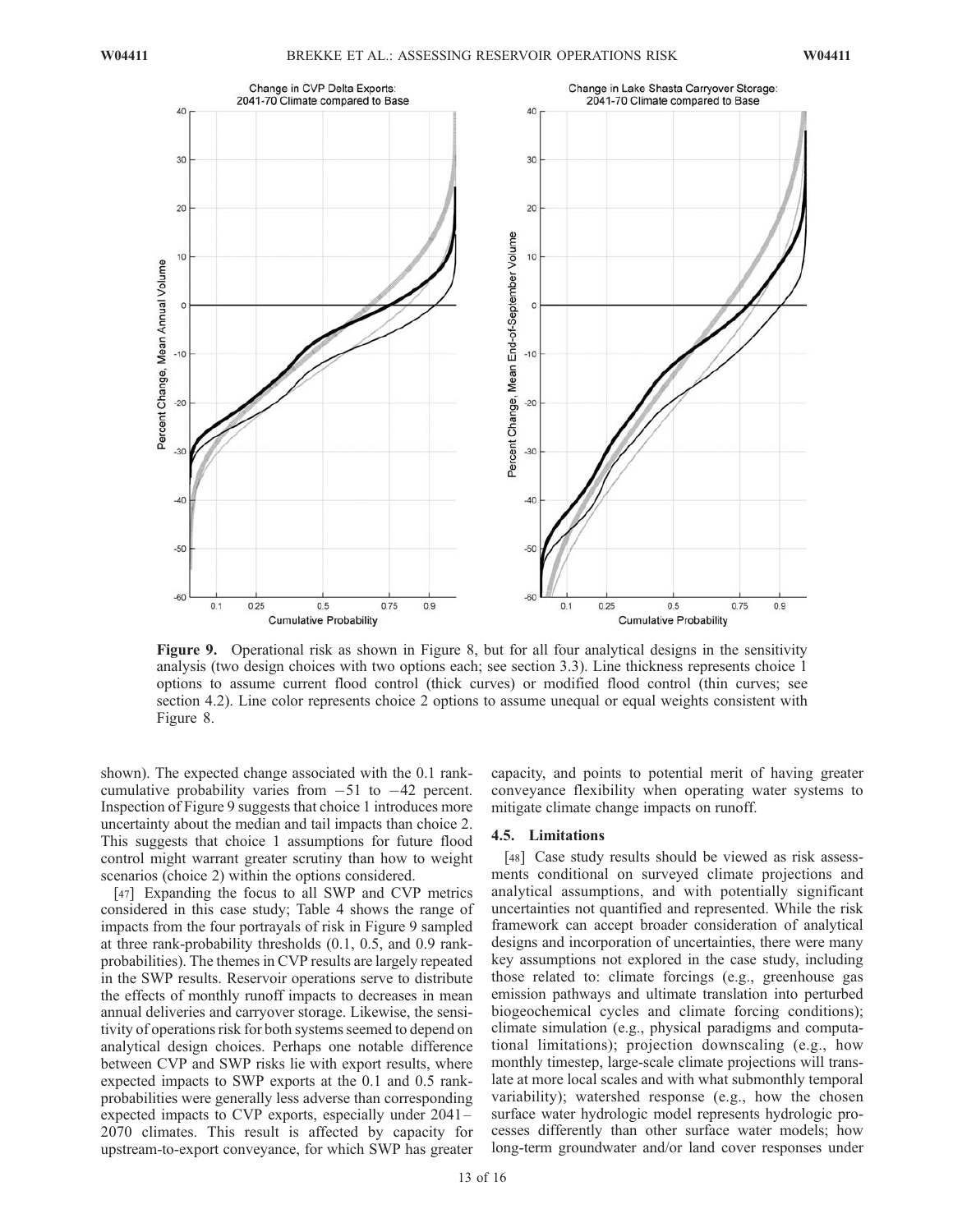|                                 | Range of Probability-Threshold Impact Given Four Depictions of Risk <sup>c</sup> |                |                      |  |  |
|---------------------------------|----------------------------------------------------------------------------------|----------------|----------------------|--|--|
| Risk Metric <sup>b</sup>        | 10%, Risk Averse<br>50%, Risk Neutral                                            |                | 90%, Risk Affinitive |  |  |
|                                 | $2011 - 2040$                                                                    |                |                      |  |  |
| CVP exports                     | $-21$ to $-15$                                                                   | $-9$ to $-1$   | 4 to 15              |  |  |
| SWP exports                     | $-15$ to $-9$                                                                    | $-2$ to 4      | 9 to 20              |  |  |
| Lake Shasta carryover storage   | $-34$ to $-25$                                                                   | $-14$ to $-3$  | 6 to 21              |  |  |
| Lake Oroville carryover storage | $-36$ to $-26$                                                                   | $-11$ to 0     | 9 to 27              |  |  |
|                                 | $2041 - 2070$                                                                    |                |                      |  |  |
| CVP exports                     | $-30$ to $-24$                                                                   | $-13$ to $-6$  | $-1$ to 13           |  |  |
| SWP exports                     | $-27$ to $-19$                                                                   | $-5$ to $-1$   | 8 to 24              |  |  |
| Lake Shasta carryover storage   | $-51$ to $-42$                                                                   | $-21$ to $-12$ | 0 to 18              |  |  |
| Lake Oroville carryover storage | $-54$ to $-44$                                                                   | $-20$ to $-12$ | 2 to 24              |  |  |
|                                 |                                                                                  |                |                      |  |  |

Table 4. Sensitivity of CVP and SWP Operations Risk Relative to Multiple Risk Attitudes and Varying Across Multiple Analytical Designs<sup>a</sup>

a See section 3.3.

<sup>b</sup>See section 2.1.

c From four sets of risk, as portrayed for CVP metrics in Figure 9.

the scenario climate projections and periods are considered in the analysis; how snowpack reduction through time might erode seasonal water supply predictability and with that the reliability of forecast-driven operations); social response (e.g., how water and energy demands evolved under climate change and affect reservoir operations); and discretionary operational response.

[49] On assumptions related to social response and operational discretionary response, very few changes were considered in this study. The default analytical design depicts a mostly ''static operator'' under climate change, with operations strategies kept unchanged except for the annual delivery targeting and the seasonal flood control rules. The ''static operator'' approach has been featured in numerous climate change impacts assessments on CVP and SWP operations [e.g., Brekke et al., 2004; Anderson et al., 2008]. In contrast, other studies have depicted an ''omniscient operator'' having perfect foresight of hydrology in coming decades, associated with climate change [e.g., Tanaka et al., 2006]. ''Omniscient operators'' studies are useful for screening management strategies better suited for climate change conditions, potentially involving market-driven departures from current institutional and regulatory constraints on operations. Both types of simulated operators are unrealistic with the former leading to exaggerated depiction of impacts and the latter suggesting overly optimistic performance driven by perfect foreknowledge of hydrology. However, given that it seems impossible to predict how operations strategies might co-evolve under a changing climate (e.g., reactive or progressive, steadily or in step changes), it might be beneficial to use both representations to future risk studies.

[50] On the matter of portraying supply variability, it is worth highlighting the limited portrayal of annual sequencing possibilities portrayed in this case study. By following methods outlined in section 2.3.2, results only reflect operations risk relative to potential monthly mean climate and runoff changes superimposed on a historically experienced sequence, and not risk relative to potential changes in climatic variability and annual sequences. The risk assessment framework is flexible enough to give consideration to the latter. Applications of the framework might do well to consider an enriched set of sequence possibilities to more robustly portray risk, especially with respect to management

questions involving drought possibilities. For example, recent methods that translate climate projection monthly sequences of temperature and precipitation into monthly sequences of runoff [e.g., *Maurer*, 2007; *Christensen and* Lettenmaier, 2007] might be used rather than the chosen method of only representing historical-to-future period mean monthly changes in temperature and precipitation to runoff response (e.g., following *Miller et al.* [2003]). Additionally, alternative sequence possibilities might be generated using stochastic techniques (e.g., following Prairie et al. [2008]), reflecting hydrologic statistics associated with the ''base'' or ''projected'' climates but featuring different "plausible" spells of drought and surplus periods.

#### 5. Summary

[51] This paper introduces a flexible framework for assessing reservoir operations risk under climate change, and demonstrates application of this framework multiple times in a California case study to show how risk portrayal is sensitive to analytical design choices. Decision makers can apply this framework to their systems by selecting future periods and risk metrics relevant to their planning questions, and collectively evaluating system impacts relative to an ensemble of climate projection scenarios (weighted or not). The case study focused on operations risk for the California CVP and SWP systems, where chosen risk metrics relate to deliveries and carryover storage. The methodology features four primary steps: (1) recognize the planning context and decide on relevant risk assessment metrics and look-ahead periods; (2) survey an ensemble of climate projections to define an array of future climate possibilities and use that context to select and weight a subset of projections that will be analyzed in detail for impacts; (3) analyze scenariospecific impacts on hydrology and associated operations; and (4) integrate results from the first three steps to construct probabilistic distributions of impacts (i.e., portrayed risk).

[52] Case study results on runoff impacts were found to be consistent with prior studies. Notable impacts included increased winter runoff, reduced spring-summer reservoir inflows, and a net annual reduction in surface water supply that can be controlled through CVP and SWP reservoir operations. Results from operational impacts in the CVP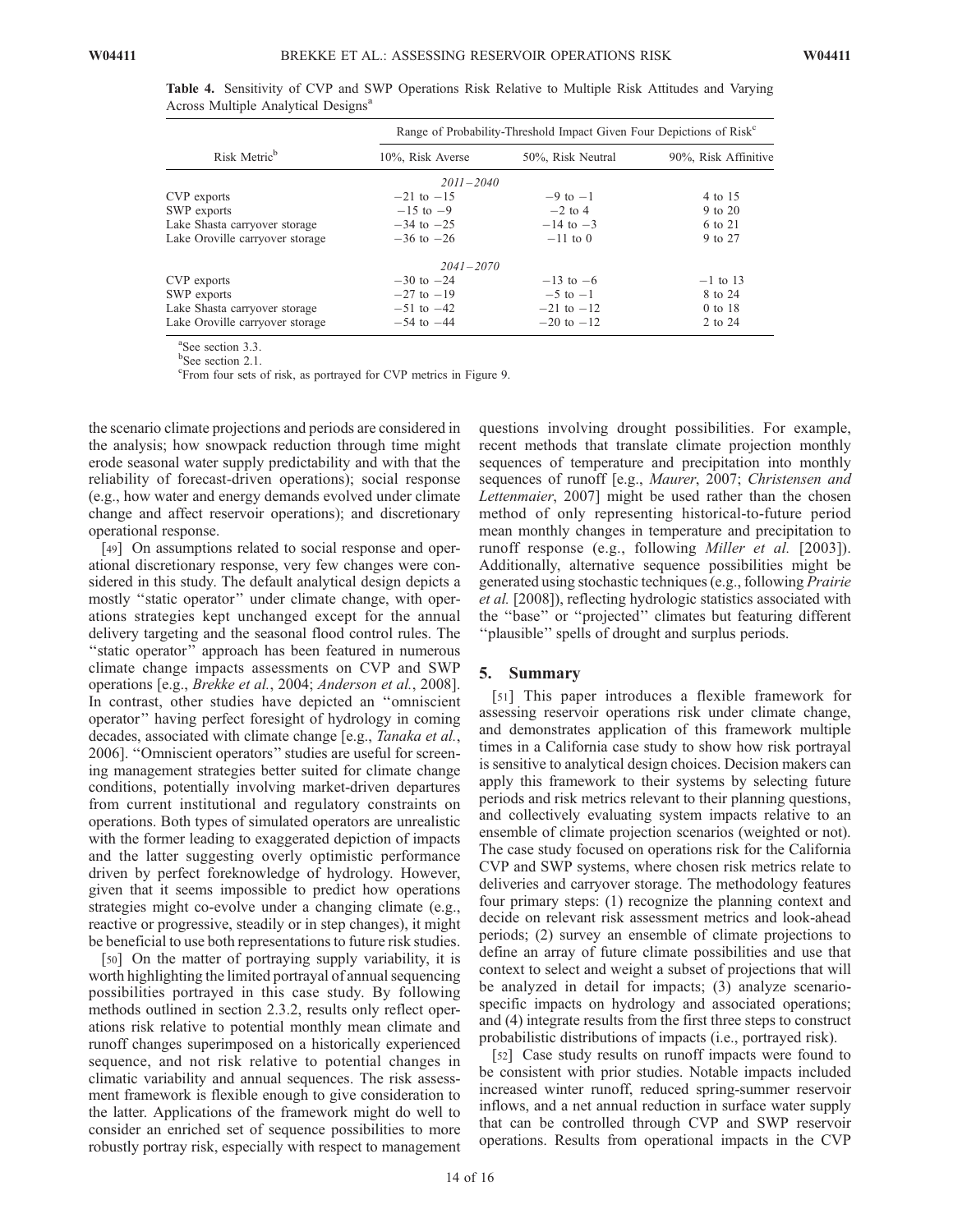and SWP systems were also consistent with prior studies. Key results included:

[53] 1. Operational partitioning of water supply impacts into decreases in mean annual water deliveries and reservoir carryover storage, with the latter acting to dampen impacts on deliveries.

[54] 2. Mean annual delivery and carryover storage impacts depending more on mean annual P change than on mean annual T change affecting spring-summer runoff.

[55] 3. Smaller decreases in export service area deliveries for the ''conveyance richer'' SWP system than the CVP system, possibly highlighting the utility of greater conveyance flexibility when managing climate change effects on water supply.

[56] Scenario weighting and operational impacts results were integrated in risk portrayal (i.e., cumulative impacts distributions) that simultaneously communicate risk to multiple decision-making risk attitudes (e.g., risk neutral and risk averse). Risk results for both systems' delivery and storage metrics were found to be sensitive to both analytical design choices considered. In terms of relative influence, this case study found the scenario weighting decision, as it was framed, to be relatively less crucial than the flood control assumptions embedded in the analytical design. However, this finding might have been different had there been an available weighting basis that produced greater contrasts in weighting hierarchy, or perhaps produced a basis to cull scenarios from consideration.

[57] Although this application was demonstrated for northern California, its framework can be applied in other settings. Future research aimed at reducing the uncertainty of future precipitation projections would aid planning efforts. Although many factors contribute to the uncertainty associated with future flood potential, the ability to associate future climate with future flood control constraints may be an area where researchers can focus more readily in the present. Future research may explore a more strategic approach for selecting climate projection scenarios for impacts analysis while preserving risk assessment detail. An objective could be to reduce the number of impacts scenarios and associated computational burden. Also, more effort might be spent on revealing risk sensitivity to a broader set of analytical design choices. This would yield two benefits: results would serve as a more robust risk assessment representing both the spaces of climate change scenarios and potential analytical designs; and, indication of which analytical design choices bear relatively more influence on the assessed risk and thereby potentially warrant relatively more attention in climate change research.

[58] Acknowledgments. This project was funded by multiple sources: directly by the Bureau of Reclamation Research and Development Office, Reclamation Mid-Pacific Region Office, and U.S. Army Corps of Engineers (USACE) Engineering Research and Development Center; and through in-kind support from USACE Sacramento District, the California Department of Water Resources, U.S. Geological Survey, and Santa Clara University. We thank the staff at Scripps Institution of Oceanography for compiling and processing projection data sets used in these analyses (with funding provided by the California Energy Commission's California Climate Change Center at Scripps). We also thank the staff at the NWS California-Nevada River Forecast Center for providing runoff model tools and simulation support. Finally, we would like to acknowledge CMIP3 climate modeling groups for making their simulations available for analysis, the Program for Climate Model Diagnosis and Intercomparison for collecting and archiving the CMIP3 model output, and the WCRP's

Working Group on Coupled Modeling for organizing the model data analysis activity. The WCRP CMIP3 multimodel data set is supported by the Office of Science, U.S. Department of Energy.

#### **References**

- Anderson, E. A. (1973), National Weather Service River Forecast System: Snow accumulation and ablation model, Tech. Memo. NWS HYDRO-17, Natl. Oceanic and Atmos. Admin., Silver Spring, Md.
- Anderson, E. A. (2002), Calibration of conceptual hydrologic models for use in river forecasting, Rep. NWS HYDRO-17, Natl. Oceanic and Atmos. Admin., Silver Spring, Md.
- Anderson, J., F. Chung, M. Anderson, L. Brekke, D. Easton, M. Ejeta, R. Peterson, and R. Snyder (2008), Progress on incorporating climate change into management of California's water resources, Clim. Change, 87, suppl. 1, 91 – 108, doi:10.1007/s10584-007-9353-1.
- Bates, B., C. Kundzewicz, W. Wu, and P. Palutikof (Eds.) (2008), Climate Change and Water, 210 pp., Intergovernmental Panel on Clim. Change, Geneva.
- Brekke, L. D., N. L. Miller, K. E. Bashford, N. W. T. Quinn, and J. A. Dracup (2004), Climate change impacts uncertainty for water resources in the San Joaquin River Basin, California, J. Am. Water Resour. Assoc., 40, 149 – 164, doi:10.1111/j.1752-1688.2004.tb01016.x.
- Brekke, L. D., M. D. Dettinger, E. P. Maurer, and M. Anderson (2008), Significance of model credibility in estimating climate projection distributions for regional hydroclimatological risk assessments, Clim. Change, 89, 371 – 394, doi:10.1007/s10584-007-9388-3.
- Burnash, R. J. C, R. L. Ferral, and R. A. McGuire (1973), A generalized streamflow simulation system: Conceptual modeling for digital computers, technical report, 204 pp., Joint Fed. and State River Forecast Cent., U.S. Natl. Weather Serv. and Calif., Dept. of Water Resour., Sacramento, Calif.
- California State Water Resources Control Board (SWRCB) (1994), Water Right Decision 1641, 224 pp., Calif. Environ. Prot. Ag., Sacramento, Calif.
- Cayan, D. R., E. P. Maurer, M. D. Dettinger, M. Tyree, and K. Hayhoe (2008), Climate change scenarios for the California region, Clim. Change, 87(suppl. 1), 21 – 42, doi:10.1007/s10584-007-9377-6.
- Christensen, N. S, and D. P. Lettenmaier (2007), A multimodel ensemble approach to assessment of climate change impacts on the hydrology and water resources of the Colorado River basin, Hydrol. Earth Syst. Sci., 11, 1417 – 1434.
- Collins, W. D., et al. (2006), The Community Climate System Model Version 3 (CCSM3), J. Clim., 19(11), 2122-2143.
- Covey, C., K. M. AchutaRao, U. Cubasch, P. Jones, S. J. Lambert, M. E. Mann, T. J. Phillips, and K. E. Taylor (2003), An overview of results from the Coupled Model Intercomparison Project (CMIP), Global Planet. Change, 37, 103 – 133, doi:10.1016/S0921-8181(02)00193-5.
- Delworth, T. L, et al. (2005), GFDL's CM2 global coupled climate models. Part 1: Formulation and simulation characteristics, *J. Clim.*, 19, 643–674.
- Dettinger, M. D. (2005), From climate change spaghetti to climate change distributions for 21st century, San Francisco Estuary Watershed Sci.,  $3(1), 1-14.$
- Dettinger, M. D. (2006), A component-resampling approach for estimating probability distributions from small forecast ensembles, Clim. Change, 76, 149 – 168, doi:10.1007/s10584-005-9001-6.
- Dettinger, M. D., D. R. Cayan, M. K. Meyer, and A. E. Jeton (2004), Simulated hydrologic responses to climate variations and change in the Merced, Carson, and American River basins, Sierra Nevada, California, 1900 – 2099, Clim. Change, 62, 283 – 317, doi:10.1023/B:CLIM. 0000013683.13346.4f.
- Diansky, N. A, and E. M. Volodin (2002), Simulation of present-day climate with a coupled atmosphere-ocean general circulation model, Izv. Russ. Acad. Sci. Atmos. Oceanic Phys., Engl. Transl., 38(6), 732-747.
- Draper, A. J., A. Munévar, S. K. Arora, E. Reyes, N. L. Parker, F. I. Chung, and L. E. Peterson (2004), CalSim: Generalized model for reservoir systems analysis, J. Water Resour. Plann. Manage., 130, 480-489, doi:10.1061/(ASCE)0733-9496(2004)130:6(480).
- Flato, G. M, and G. J. Boer (2001), Warming asymmetry in climate change simulations, Geophys. Res. Lett., 28, 195-198.
- Freed, J. R., and F. Sussman (2006), Converting research into action: A framework for identifying opportunities to provide practical decision support for climate change adaptation, Water Resour. Impact, 8, 11-14.
- Gordon, C., C. Cooper, C. A. Senior, H. T. Banks, J. M. Gregory, T. C. Johns, J. F. B. Mitchell, and R. A. Wood (2000), The simulation of SST, sea ice extents and ocean heat transports in a version of the Hadley Centre coupled model without flux adjustments, Clim. Dyn., 16, 147 – 168.